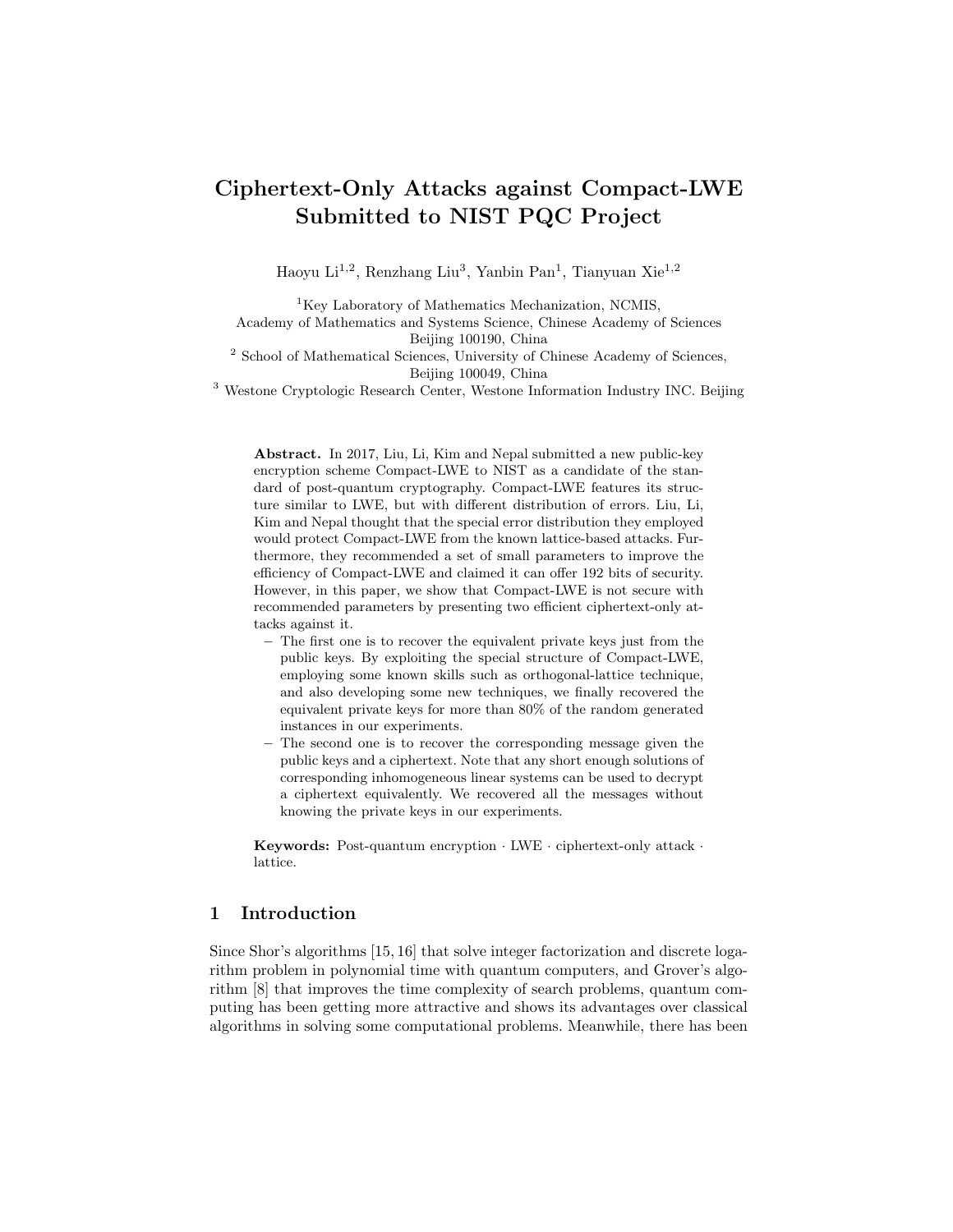a substantial amount of researches on quantum computers or machines, which are imperiling modern public key cryptosystems such as RSA, DSA, ECDSA based on number-theoretical hard problems. Therefore there is an urgent need for the quantum-resistant public-key cryptographic replacements to cope with the challenge of quantum attacks.

In December 2016, the U.S. National Institute of Standards and Technology (NIST) launched a post-quantum cryptography project to call for proposals of efficient quantum-resistant public-key cryptographic algorithms in order to draft new standards for next-generation cryptography. The deadline of submissions is Nov. 3, 2017 and NIST plans to issue guidance on candidate post-quantum schemes in five years. In December 2017, NIST published the Round 1 candidates for the post-quantum cryptography.

All the candidates can be classified into several classes according to their underlying hard problems, such as lattice-based schemes, code-based schemes, hash-based schemes, and multivariate schemes. Most of the schemes submitted to NIST PQC Project are based on lattice since lattice-based cryptography is widely believed to be one of the most promising candidates as it enjoys worstcase hardness security guarantees, versatile functionalities and relatively simple basic operations.

In general, a lattice is a discrete additive subgroup in  $\mathbb{R}^n$ , and the shortest vector problem (SVP) is one of the most famous underlying problem for latticebased cryptosystems, which refers to the question of finding a shortest nonzero lattice vector in a given lattice. It has been proved that SVP is NP-hard under random reductions [1]. Approximating-SVP is a variant of SVP, whose goal is to find a non-zero lattice vector not longer than the length of shortest nonzero lattice vector multiplying some approximation factor. It is well-known that approximating-SVP is hard for constant factor but easy for exponential factor due to some lattice basis reduction algorithms like LLL algorithm [9]. As for the polynomial factor, approximation-SVP is conjectured and believed hard.

However, it seems not easy to construct public-key cryptosystems with SVP and its variants directly. The widely used intractable underlying problem for lattice-based cryptosystems is the LWE (Learning With Errors) problem, that is, solving a modulo linear system with errors drawn from certain distribution. In 2005, Regev [13] first defined LWE, and showed that it has average-case hardness by presenting a quantum reduction from approximating-SVP to LWE. Besides, Regev also constructed an LWE-based public-key encryption scheme. From then on, LWE and its descendants have served as a simple and extraordinarily important basic building block for the construction of some cryptographic primitives, especially the public-key encryption schemes.

Recently, Liu, Li, Kim and Nepal [10] proposed to NIST a lattice-based encryption scheme called Compact-LWE. Compact-LWE features its structure similar to LWE [13], but requires smaller number of samples and somewhat bigger errors. Liu, Li, Kim and Nepal presented some cryptanalysis on the security of Compact-LWE, and thought that the special structure they employed can protect Compact-LWE from the known lattice-based attack, which is different from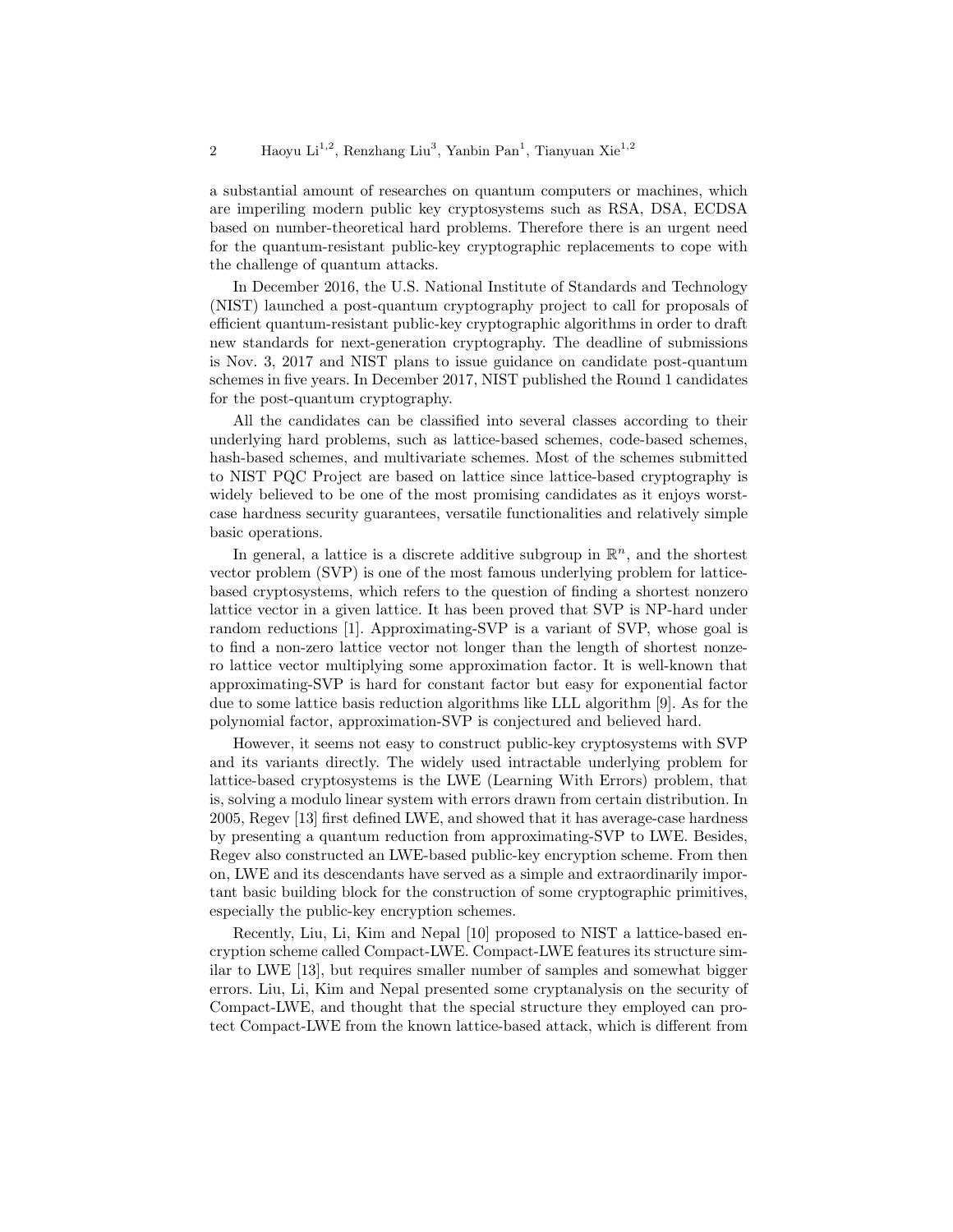the classical LWE. Finally they claimed that "even if the hard problems in lattice, such as CVP and SIS, can be efficiently solved, the secret values or private key in Compact-LWE still cannot be efficiently recovered. This allows Compact-LWE to choose very small dimension parameters, such as  $n = 8$  in our experiment" [10]. Based on the optimistic assess, Liu, Li, Kim and Nepal recommended a set of small parameters to improve the efficiency of Compact-LWE and claimed it can offer 192 bits of security.

As a variant of LWE, the security of Compact-LWE should be studied carefully, since LWE lies at the heart of constructions of efficient lattice-based cryptosystems. However, we have to say that the current version of Compact-LWE is incompetent in NIST competition.

Our Contributions. In this paper, we present two ciphertext-only attacks against Compact-LWE: the first one is to recover an equivalent private key only using the public key, and the second one is to recover the corresponding message given the public key and a ciphertext.

Key Recovery Attack. The private key recovery attack is the most technical part in this paper. By exploiting the special structure of Compact-LWE, employing some known skills such as orthogonal-lattice technique, and also developing some new techniques, we finally recover an equivalent private key for more than 80% of the randomly generated instances in our experiments.

Roughly speaking, the public key of Compact-LWE consists of several samplepairs:

$$
(\mathbf{a_i}, \langle \mathbf{a_i}, \mathbf{s} \rangle + k^{-1} \cdot (sk \cdot u_i + \Delta_i) \bmod q)
$$
  

$$
(\mathbf{a_i}, \langle \mathbf{a_i}, \mathbf{s'} \rangle + k'^{-1} \cdot (sk' \cdot u_i + \Delta'_i) \bmod q),
$$

where  $u_i$ 's are public, while s, s', k, k', sk, sk',  $\Delta_i$ ,  $\Delta'_i$  are private and  $\Delta_i$ ,  $\Delta'_i$ satisfy  $ck \cdot \Delta_i + ck' \cdot \Delta_i \equiv 0 \mod p$  for some private  $ck, ck'$  and p.

Employing the orthogonal-lattice technique, we can first recover the private  $k$ and k', and some integer coefficient combinations of  $\Delta_i$ ,  $\Delta'_i$ . In our experiments, we can recover both  $k$  and  $k'$  for more than 80% of the randomly generated instances.

By building the linear relation between  $\Delta_i$  and  $\Delta'_i$ , we can then recover the correct  $p$ , hence we will solve a pair of equivalent candidates  $ck, ck'.$ 

By the orthogonal-lattice technique again, we can recover the value  $ck \cdot sk +$  $ck' \cdot sk'$  mod p, then by solving a CVP in a 2-dimensional lattice, we can always recover  $sk$  and  $sk'$  in our experiments.

With all known parameters, we can transform the public key pairs into the following form:

$$
(a_i, \langle a_i, ks \rangle + \Delta_i \mod q)
$$
  
 $(a_i, \langle a_i, k's' \rangle + \Delta'_i \mod q).$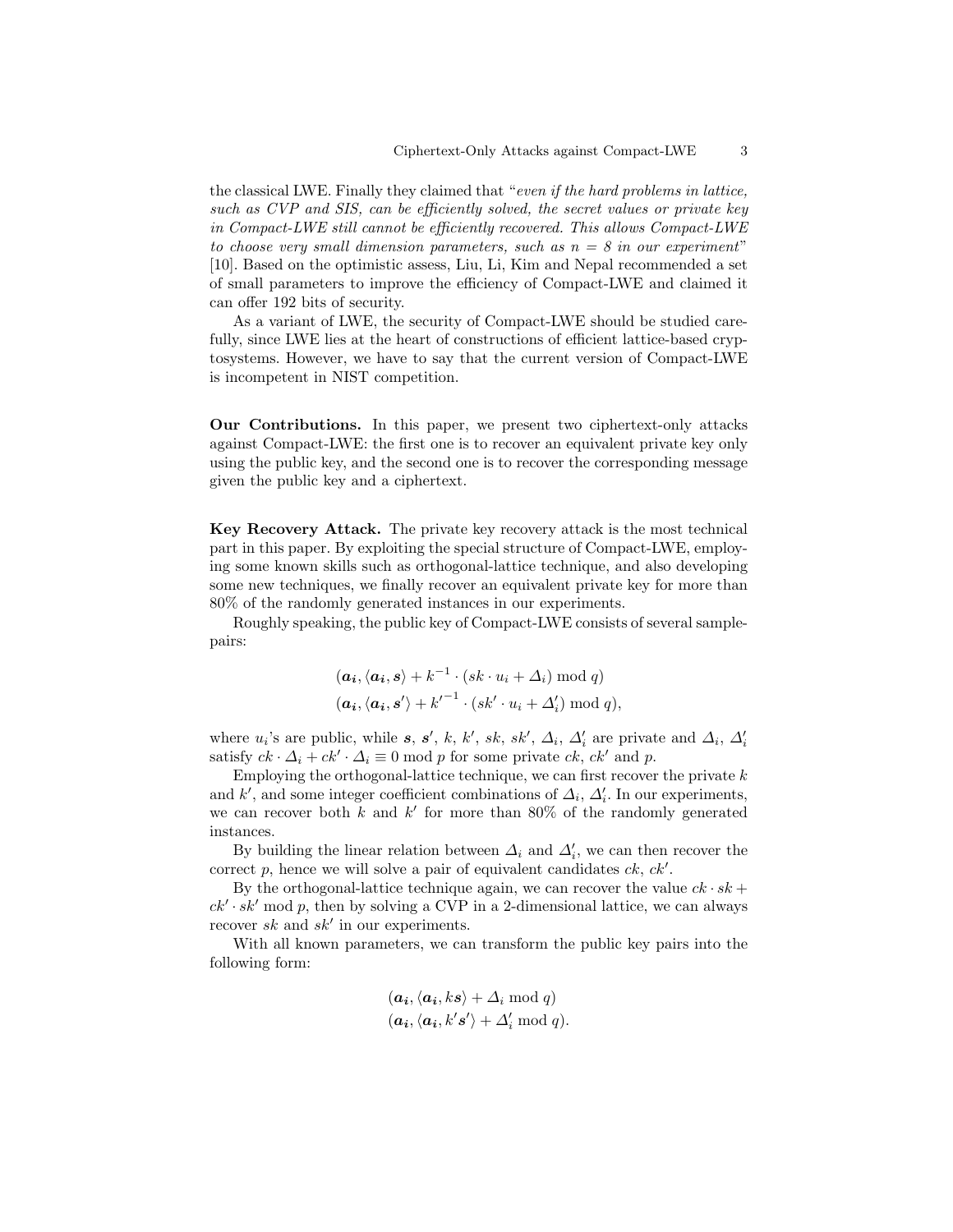Since  $\Delta_i$  and  $\Delta'_i$  are slightly big, and  $a_i$ 's are very short, we can not recover  $\varDelta_i$  and  $\varDelta_i'$  by the existing lattice attacks. However, we develop a new technique to reduce it to the following lattice decomposition problem: given  $t \in \mathcal{L}_1 + \mathcal{L}_2$ where  $\mathcal{L}_1$  and  $\mathcal{L}_2$  are two lattices, find  $t_1 \in \mathcal{L}_1$  and SHORT  $t_2 \in \mathcal{L}_2$  such that  $t = t_1 + t_2$ . We propose a lattice-based algorithm to solve this problem and finally recover equivalent  $\Delta_i$  and  $\Delta'_i$ .

We believe that the new techniques may be employed somewhere else.

Message Recovery Attack. We can reduce the task to recover the message to the problem of recovering  $\sum_{i=1}^{m} l_i \cdot u_i$  given

$$
\mathbf{la} = \sum_{i=1}^{m} l_i \cdot \mathbf{a}_i,
$$
  
\n
$$
lpk = \sum_{i=1}^{m} l_i \cdot (\langle \mathbf{a}_i, \mathbf{s} \rangle + k^{-1} \cdot (sk \cdot u_i + \Delta_i)) \mod q,
$$
  
\n
$$
lpk' = \sum_{i=1}^{m} l_i \cdot (\langle \mathbf{a}_i, \mathbf{s}' \rangle + k'^{-1} \cdot (sk' \cdot u_i + \Delta'_i)) \mod q,
$$

where  $l_i$ 's are some very small integers. The key observation is that if we can find another short enough vector  $(l'_1, l'_2, \ldots, l'_m)$ , not necessarily the exact  $(l_1, l_2, \ldots, l_m)$ , such that

$$
\mathbf{la} = \sum_{i=1}^{m} l'_i \cdot \mathbf{a}_i,
$$
  
\n
$$
lpk = \sum_{i=1}^{m} l'_i \cdot (\langle \mathbf{a}_i, \mathbf{s} \rangle + k^{-1} \cdot (sk \cdot u_i + \Delta_i)) \mod q,
$$
  
\n
$$
lpk' = \sum_{i=1}^{m} l'_i \cdot (\langle \mathbf{a}_i, \mathbf{s}' \rangle + k'^{-1} \cdot (sk' \cdot u_i + \Delta'_i)) \mod q,
$$

then we must have

$$
\sum_{i=1}^{m} l'_i \cdot u_i = \sum_{i=1}^{m} l_i \cdot u_i,
$$

due to the fact that the decryption algorithm is deterministic.

It is obvious that the equivalent vector  $(l'_1, l'_2, \ldots, l'_m)$  can be found by finding a short solution for a system of inhomogeneous linear equations. Therefore if we can solve CVP (closest vector problem) in lattices to obtain short solutions, we can break Compact-LWE, thus overturn the claim in [10].

Since the parameters in Compact-LWE are small, it is not hard to find a short solution using lattice basis reduction algorithms such as LLL algorithm [9], hence we can always recover all the messages without knowing the private keys in our experiments.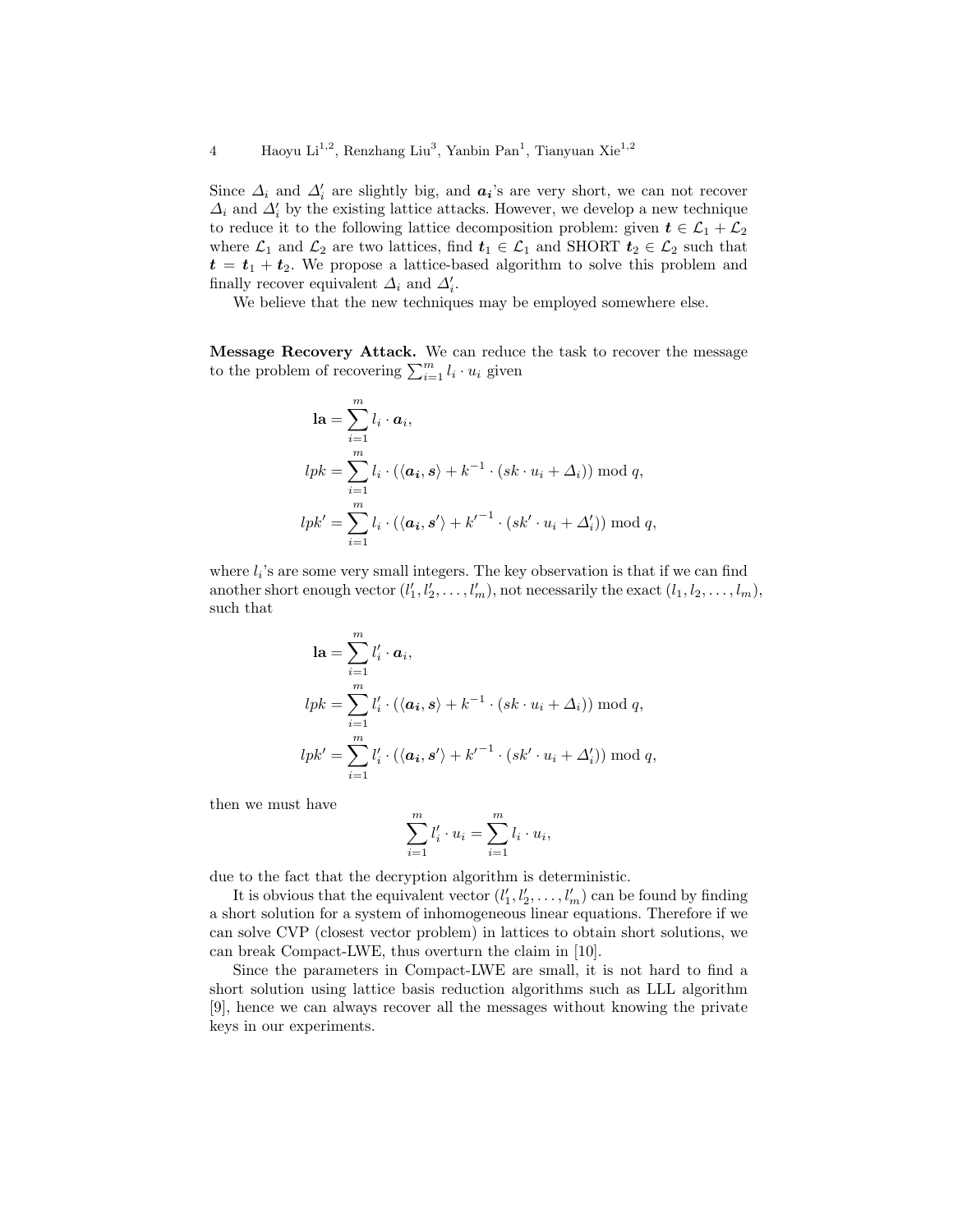It seems that Compact-LWE should enlarge its parameters to resist our attacks, which will result in the sacrifice of efficiency to some extent, the security of Compact-LWE should be reevaluated more carefully.

Related Work. We have to point out that a previous version of Compact-LWE was presented in  $[11]$ , in which Liu, Li, Kim and Nepal employed m pairs  $(a_i, pk_i)$  as the public key, which satisfy

$$
pk_i = \langle \mathbf{a}_i, \mathbf{s} \rangle + e_i \cdot sk_q^{-1} \cdot p \bmod q.
$$

To encrypt a small message  $v \in \mathbb{Z}_t$ , one first chooses w indices  $i_1, \ldots, i_w$  in  $\{1, \ldots, m\}$  uniformly and independently at random, then computes

$$
(\boldsymbol{a},b)=\sum_{k=1}^w(\boldsymbol{a}_{i_k},pk_{i_k}).
$$

It is obvious that  $(a, b)$  can be also written as  $\sum_{i=1}^{m} l_i(a_i, pk_i)$  where  $l_i$  is a small integer. At last the ciphertext  $c$  is computed as

$$
\boldsymbol{c} = (\boldsymbol{a}, d = v - b \bmod q).
$$

To decrypt a ciphertext  $\mathbf{c} = (\mathbf{a}, d)$ , one can compute  $v = sk_p^{-1} \cdot (sk \cdot (\langle \mathbf{a}, \mathbf{s}) +$  $d \mod q$  to recover v.

Since the message v is small,  $(a, d)$  is very close to  $(a, -b)$  which is in the known lattice spanned by  $(a_i, pk_i)$ 's and  $qI$ . Hence, v may be recovered by finding the lattice vector close to  $(a, d)$ . By this key observation, together with the restriction that  $\sum_{i=1}^{m} l_i \mathbf{a}_i = \mathbf{a}$  and the coefficients  $l_i$ 's are small, Bootle et al. [4, 5] presented a lattice-based attack to recover the message v. Some detailed analysis for various cases can also be found in [4, 5].

Moreover, Bootle et al. [5] also presented an attack to recover an equivalent private key. The same orthogonal-lattice technique was employed to recover  $sk_q^{-1} \cdot p \mod q$ , but then they tried to recover p by enumerating all possible values. Finally they recovered equivalent parameters  $sk$ ,  $s$  and  $e$ .

To resist Bootle et al.'s attacks, Liu, Li, Kim and Nepal made some changes to the version of Compact-LWE submitted to NIST. They used the collection of sample-pairs with some linear relation instead of the collection of single samples, added more parameters to the error terms, such as  $sk \cdot u_i + r_i$ , which makes the scheme more complicated. Instead of encrypting a message by computing  $v - d$  simply, they first encrypted some ephemeral key  $\sum_{i=1}^{m} l_i \cdot u_i$ , then used it to encrypt the message. By doing so, we can not recover the message or the ephemeral key by solving some approximating-CVP as in Bootle et al.'s message recovery attack. Moreover, the new involved parameters makes Bootle et al.'s private key recovery attack infeasible.

As stated before, our message recovery attack against Compact-LWE submitted to NIST is based on the key observation that  $\sum_{i=1}^{m} l'_i \cdot u_i = \sum_{i=1}^{m} l_i \cdot u_i$ , if  $l'_i$ 's satisfy the conditions above, whereas Bootle et al.'s attack against the previous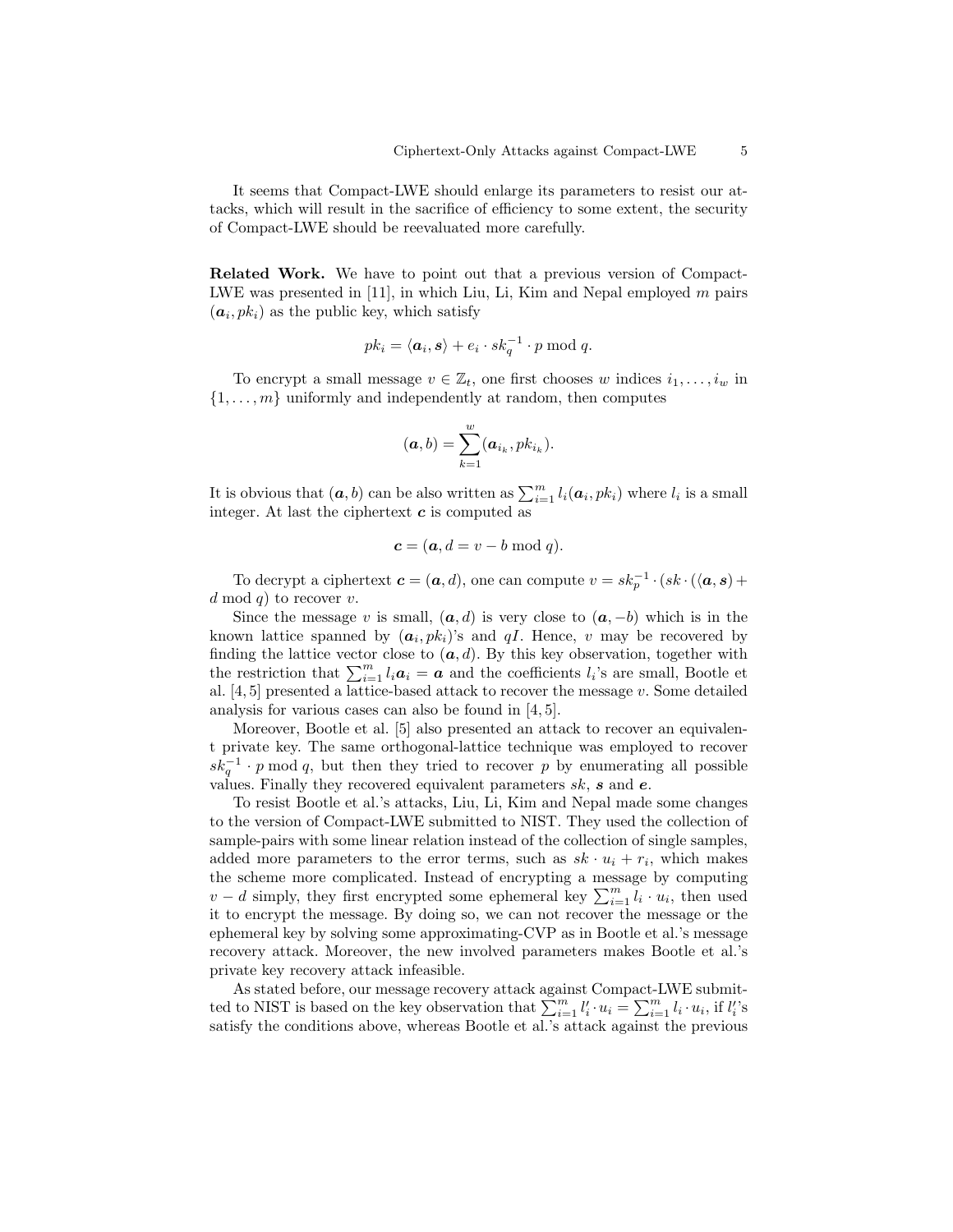version is based on the observation that  $(a, d)$  is very close to  $(a, -b)$ . Although both of the two attacks need to find a short vector in some lattice, the motivation to construct the lattice and the way to use the computed short lattice vector are very different. We believe that our key observation is non-trivial since even the designers, Liu, Li, Kim and Nepal, thought that the exact  $(l_1, l_2, \ldots, l_m)$  should be recovered to complete the attack (see Section 3.3 in [10]).

For the key recovery attacks, both of our attack and Bootle et al.'s attack employ the same technique to recover  $k(k')$  in the first step. Then a enumeration process was employed in Bootle et al.'s attack. However, since the new Compact-LWE involves more parameters, it is infeasible to apply Bootle et al.'s enumeration strategy directly. We have to say that recovering  $k(k')$  is just the beginning in our attack, far from the end of the whole attack. To recover the equivalent key for the new Compact-LWE, we have to do more work and involve some new techniques.

Roadmap. The remainder of the paper is organized as follows. In Section 2, we give some preliminaries needed. In Section 3, we describe Compact-LWE encryption scheme. In Section 4, we describe our private key recovery attack and in Section 5, we give a message recovery attack. Finally, we give a short conclusion in Section 6.

### 2 Notations and Preliminaries

**Notations.** Row vectors are denoted by bold lowercase letters. We use  $\|\cdot\|$  to denote the length of a vector and  $\langle \cdot, \cdot \rangle$  to denote the inner product of two vectors. Matrices are written in bold capital letters, and row representation is used. For a positive integer q, let  $\mathbb{Z}_q$  be the residue class ring module q. For a finite set S, we use the notation  $a \stackrel{\$}{\leftarrow} S$  to represent randomly sampling an element a from S.

### 2.1 Lattices

Let  $\mathbf{B} = {\bf{b}_1, b_2, \ldots, b_n} \subset \mathbb{R}^m$  be a set of n linearly independent vectors. The lattice generated by  $\boldsymbol{B}$  is defined as

$$
\mathcal{L}(\boldsymbol{B}) = \left\{ \sum_{i=1}^n x_i \mathbf{b}_i \vert \ x_i \in \mathbb{Z} \right\}.
$$

We call **B** the basis of  $\mathcal{L}(\mathbf{B})$ , n and m the rank and dimension of the lattice respectively.

The fundamental parallelepiped spanned by B is defined as  $\mathcal{P}(B) = \{xB \mid x \in \mathcal{P}$  $[0,1)^n$ , and the centered parallelepiped spanned by **B** is defined as  $\mathcal{P}_c(\mathbf{B}) =$  $\{xB \mid x \in [-1/2, 1/2)^n\}.$  Given a basis **B**, denote by  $\det(\mathcal{L}(B))$  the determinant of lattice  $\mathcal{L}(\mathbf{B})$ , which is defined as the volume of  $\mathcal{P}(\mathbf{B})$ . We have  $\det(\mathcal{L}(\boldsymbol{B})) = \sqrt{\det(\boldsymbol{B}\boldsymbol{B}^T)}$ . When  $n = m$ ,  $\det(\mathcal{L}(\boldsymbol{B})) = |\det(\boldsymbol{B})|$ .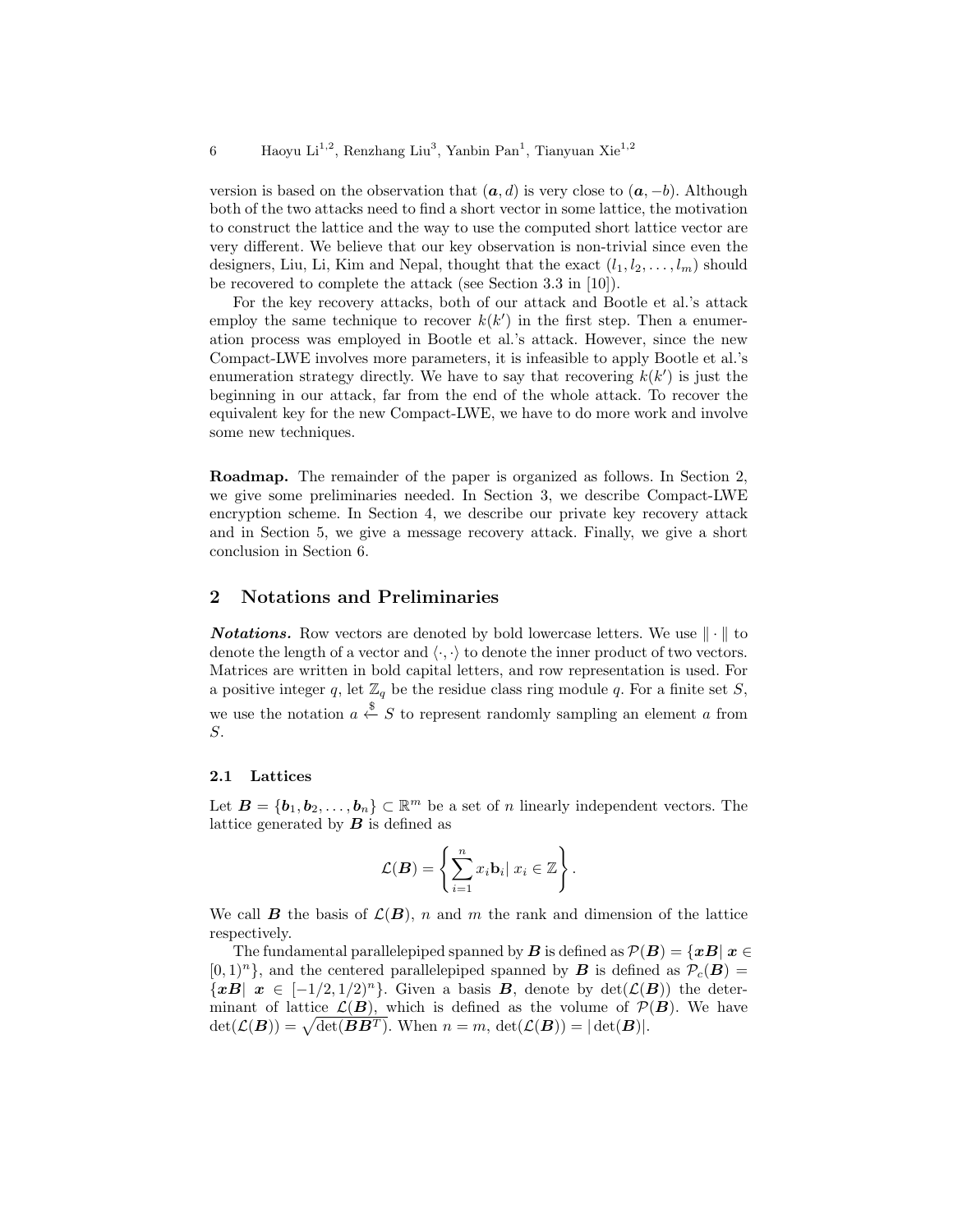For an ordered lattice basis  $b_1, b_2, \ldots, b_n$ , the Gram-Schmidt orthogonalization  $b_1^*, \ldots, b_n^*$  can be efficiently computed by the recursion

$$
\begin{cases}\n\mathbf{b}_1^{\star} = \mathbf{b}_1, \\
\mathbf{b}_i^{\star} = \mathbf{b}_i - \sum_{j=1}^{i-1} \mu_{i,j} \mathbf{b}_j^{\star} \text{ for } i=2,\ldots,n,\n\end{cases}
$$

where  $\mu_{i,j} = \langle \mathbf{b}_i, \mathbf{b}_j^* \rangle / \langle \mathbf{b}_j^*, \mathbf{b}_j^* \rangle$ . This procedure depends on the order of the basis. Hereafter, the Gram-Schmidt vectors corresponding to  $\mathbf{B} = \{\mathbf{b}_1, \ldots, \mathbf{b}_n\}$  are denoted by  $B^* = \{b_1^*, \ldots, b_n^*\}$ . When  $B$  is a basis for  $\mathcal{L}(B)$ , it is easy to obtain that  $\det(\mathcal{L}(\boldsymbol{B})) = \prod_{i=1}^{n} ||\boldsymbol{b}_{i}^{\star}||.$ 

### 2.2 SVP and CVP: Problems and Algorithms

SVP. The shortest vector problem (SVP) is one of the most famous hard problems in lattice, which refers to the question of finding a nonzero shortest lattice vector in a given lattice.

Denote by  $\lambda_1(\mathcal{L})$  the length of a shortest nonzero lattice vector. For a "random" lattice  $\mathcal{L}$ , Gauss Heauristic predicts that

$$
\lambda_1(\mathcal{L}) \approx \left(\frac{\det \mathcal{L}}{V_n(1)}\right)^{\frac{1}{n}},
$$

where  $V_n(1)$  is the volume of an *n*-dimension ball with radius 1.

The approximating-SVP with factor  $\gamma$ , denoted by  $SVP_{\gamma}$ , asks for a short nonzero lattice vector v such that  $||v|| \leq \gamma \cdot \lambda_1(\mathcal{L})$ . The hardness of  $SVP_{\gamma}$  depends on the factor  $\gamma$  heavily. For constant  $\gamma$ , this problem is known to be NP-hard under randomized reduction [1]. However, for exponential factor  $\gamma$  with respect to the rank  $n$ , there do exist polynomial-time algorithms to find a short vector, such as the famous LLL algorithm [9].

Though the length of the short vector found by LLL algorithm can only be proved to be less than  $\gamma \cdot \lambda_1(\mathcal{L})$  with exponential  $\gamma$ , we would like to point out that for low dimensional lattices, LLL algorithm usually find the shortest vector in practice.

CVP. The closest vector problem (CVP) is another famous hard problem in lattice, which refers to the problem of finding a lattice point that is closest to a given target t. for Similarly, the CVP<sub> $\gamma$ </sub> problem can be defined as finding a close vector to **t** up to a factor  $\gamma \geq 1$ .

The CVP is known to be NP-hard [3], even with an almost polynomial approximation factor [6]. However, there do exist polynomial-time algorithms to approximate CVP within exponential factors, such as Babai's rounding-off algorithm, nearest plane algorithm [2] and the GPV algorithm [7], all of which start with an LLL-reduced basis [9].

Given an LLL-reduced basis  $\bm{B}$  and a target  $\bm{t}$ , Babai's rounding-off algorithm outputs a lattice vector  $v_{\text{roa}} = \lceil tB^{-1} \rfloor B$ . It can be easily seen that  $v_{\text{roa}} - t \in$  $\mathcal{P}_c(\mathbf{B})$ .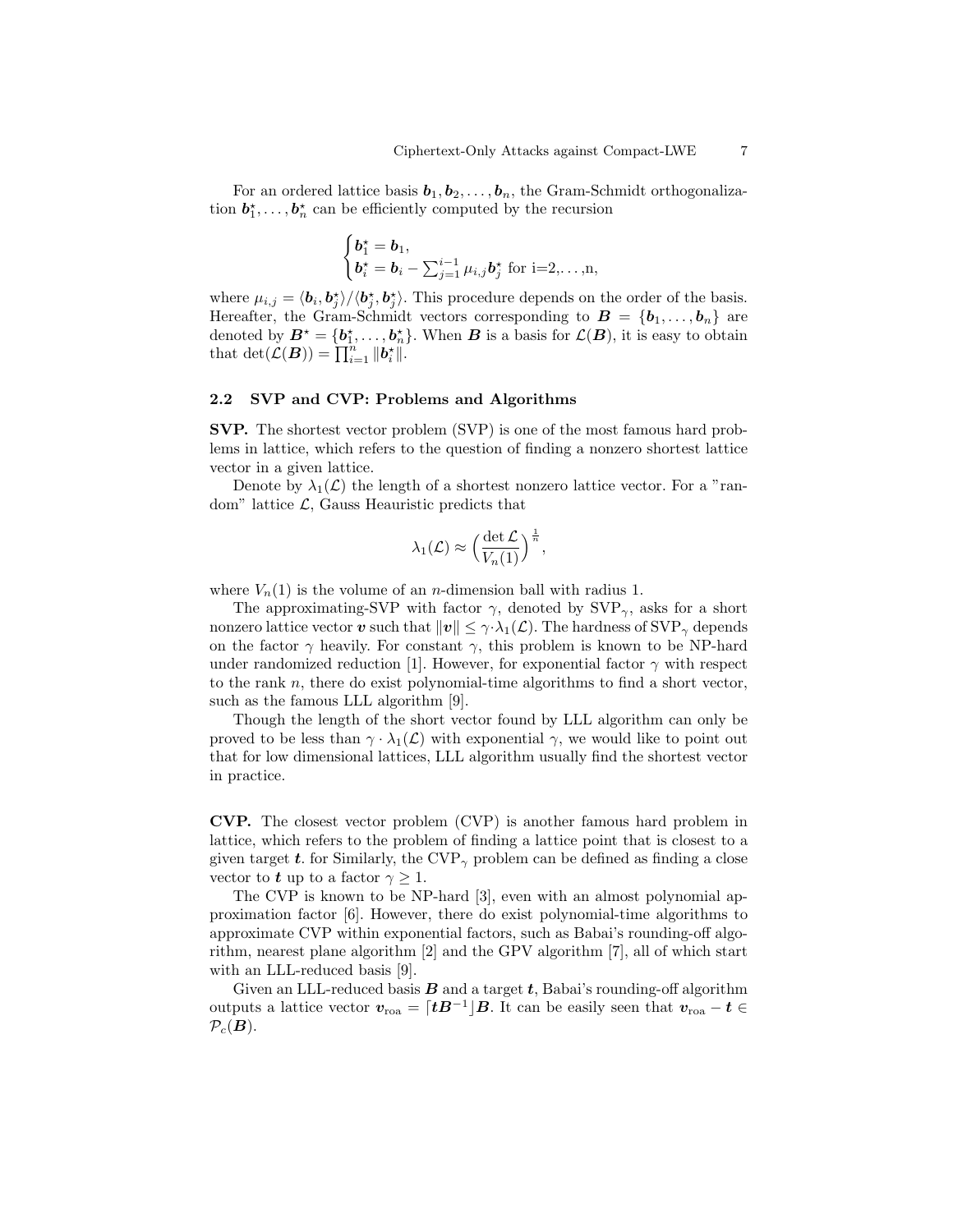The nearest plane algorithm uses a more complicated method as described in Algorithm 1. Denote by  $v_{npa}$  the lattice vector outputted by the nearest plane algorithm. It can be easily concluded that  $v_{\rm npa} - t \in \mathcal{P}_c(B^{\star}).$ 

Algorithm 1 Babai's Nearest Plane Algorithm. **Input:** A reduced lattice basis  $\bf{B}$  and a target vector  $\bf{t}$ ; **Output:** A lattice vector close to  $t$ ; 1:  $b = t$ ; 2: for  $j = n$  to 1 do 3:  $\boldsymbol{b} = \boldsymbol{b} - c_j \cdot \boldsymbol{b}_j$  where  $c_j = \begin{bmatrix} \frac{\langle \boldsymbol{b}, \boldsymbol{b}_j^* \rangle}{\langle \boldsymbol{b}, \boldsymbol{b}_j^* \rangle} \end{bmatrix}$  $\frac{\partial}{\partial s_i}, \frac{\partial}{\partial s_j}, \frac{\partial}{\partial s_j}$ ; 4: return  $t - b$ ;

The GPV algorithm is a randomized version of Babai's nearest plane algorithm. For Step 3 in Algorithm 1, GPV algorithm chooses a random  $c_i$  from a "discrete Gaussian distribution" and produces a random lattice vector which is close to the target. The readers are referred to [7] for more details.

### 2.3 Kernel Lattice

Given a matrix  $\mathbf{B} \in \mathbb{Z}^{m \times n}$  with rank r, its kernel lattice or orthogonal lattice is defined as

$$
\mathcal{L}(\boldsymbol{B})^\perp = \{\boldsymbol{x}\in\mathbb{Z}^m|\ \boldsymbol{x}\boldsymbol{B}=\boldsymbol{0}\}.
$$

The rank of  $\mathcal{L}(\mathbf{B})^{\perp}$  is  $m-r$ .

Furthermore, Nguyen and Stern [12] presented a way to compute an LLLreduced basis for  $\mathcal{L}(B)^{\perp}$  from the matrix **B**. The main idea is to construct a new matrix

$$
\boldsymbol{B}'=\left(c\boldsymbol{B},\boldsymbol{I}_m\right)
$$

with big enough  $c$  first, and then to apply LLL algorithm on  $B'$ . The outputted matrix must have the following form:

$$
\begin{pmatrix} {\bf 0}_{(m-r)\times n} \ U \\ * \end{pmatrix}
$$

Then U will be an LLL-reduced basis for  $\mathcal{L}(\mathbf{B})^{\perp}$ . More details can be found in [12].

Another important kernel lattice is defined as

$$
\mathcal{L}(\boldsymbol{B})_p^\perp = \{\boldsymbol{x}\in\mathbb{Z}^m|\ \boldsymbol{x}\boldsymbol{B}\equiv 0\ \mathrm{mod}\ p\}.
$$

Let

$$
\boldsymbol{B}_p = \begin{pmatrix} \boldsymbol{B}^T \\ p\boldsymbol{I}_n \end{pmatrix}.
$$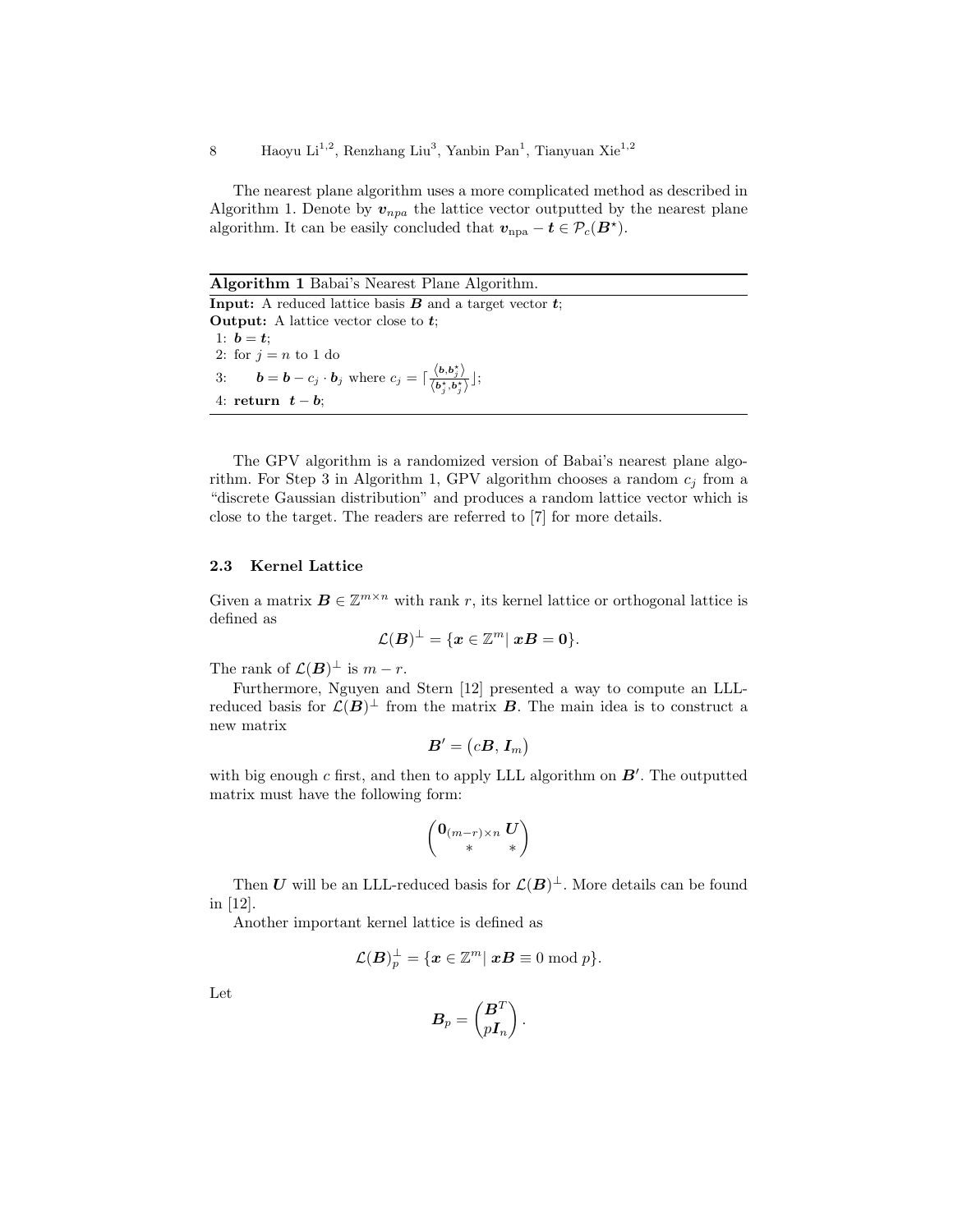Similarly, to compute an LLL-reduced basis for  $\mathcal{L}(\mathbf{B})_p^{\perp}$ , we can construct a matrix

$$
\boldsymbol{B}'_p = \begin{pmatrix} c\boldsymbol{B} & \boldsymbol{I}_m \\ c p\boldsymbol{I}_n & \boldsymbol{0} \end{pmatrix},
$$

with big enough c first, then use LLL algorithm to  $B'_p$ . The outputted matrix must have the following form:

$$
\begin{pmatrix} \mathbf{0}_{m \times n} \ U \\ * \end{pmatrix}.
$$

It can be concluded that U is an LLL-reduced basis for  $\mathcal{L}(\boldsymbol{B})_p^{\perp}$ .

### 2.4 Inhomogeneous Short Integer Solution.

Now consider the ISIS (Inhomogeneous Short Integer Solution) problem [7]

$$
x\cdot B\equiv t\bmod p,
$$

with  $\boldsymbol{x} \in \mathbb{Z}^m$ ,  $\boldsymbol{B} \in \mathbb{Z}^{m \times n}$ , p an positive integer and nonzero  $\boldsymbol{t} \in \mathbb{Z}^n$ . We want to obtain a short  $x$ .

Although it seems hard to find a shortest integer solution, we can find an approximately short solution by the following algorithm.

Note that any solution  $x$  can be written into

$$
x=x_0+yK,
$$

where  $x_0 \in \mathbb{Z}^m$  is any fixed solution for  $x \cdot B \equiv t \mod p$ , K is a basis for  $\mathcal{L}(B)_p^{\perp}$  and  $y$  is some integer vector. Hence finding short solution  $x$  is reduced to the problem of finding a lattice vector in  $\mathcal{L}(K)$  close to the target vector  $-x_0$ . By employing some algorithms for approximating-CVP such as Babai's nearest plane algorithm, a small solution  $x$  is expected to be found.

Similar method can be used to obtain a short integer solution for  $x \cdot B = t$ . We summarize these two solving algorithms as Algorithm 2.

Algorithm 2 Finding Short Integer Solution to  $x \cdot B \equiv t \mod p$  ( $x \cdot B = t \text{ resp.}$ ) **Input:** A matrix  $\mathbf{B} \in \mathbb{Z}^{m \times n}$  and  $\mathbf{t} \in \mathbb{Z}^n$ ;

**Output:** A short solution  $x \in \mathbb{Z}^m$  satisfying  $x \cdot B \equiv t \mod p$   $(x \cdot B = t \text{ resp.});$ 

- 1: Find a solution  $\mathbf{x}_0 \in \mathbb{Z}^m$  such that  $\mathbf{x}_0 \cdot \mathbf{B} \equiv \mathbf{t} \mod p$   $(\mathbf{x}_0 \cdot \mathbf{B} = \mathbf{t} \text{ resp.});$
- 2: Compute a basis **K** for the kernel lattice  $\mathcal{L}(\mathbf{B})_p^{\perp}$  ( $\mathcal{L}(\mathbf{B})^{\perp}$  resp.);

4: Use Babai's Rounding algorithm or Nearest Plane Algorithm with lattice basis  $K'$ and the target vector  $-x_0$  to find a close lattice vector  $v$ ;

5: return 
$$
x = x_0 + v
$$
.

<sup>3:</sup> Use some lattice basis reduction algorithms like LLL algorithm to reduce  $\boldsymbol{K}$  to obtain a better basis  $K'$ ;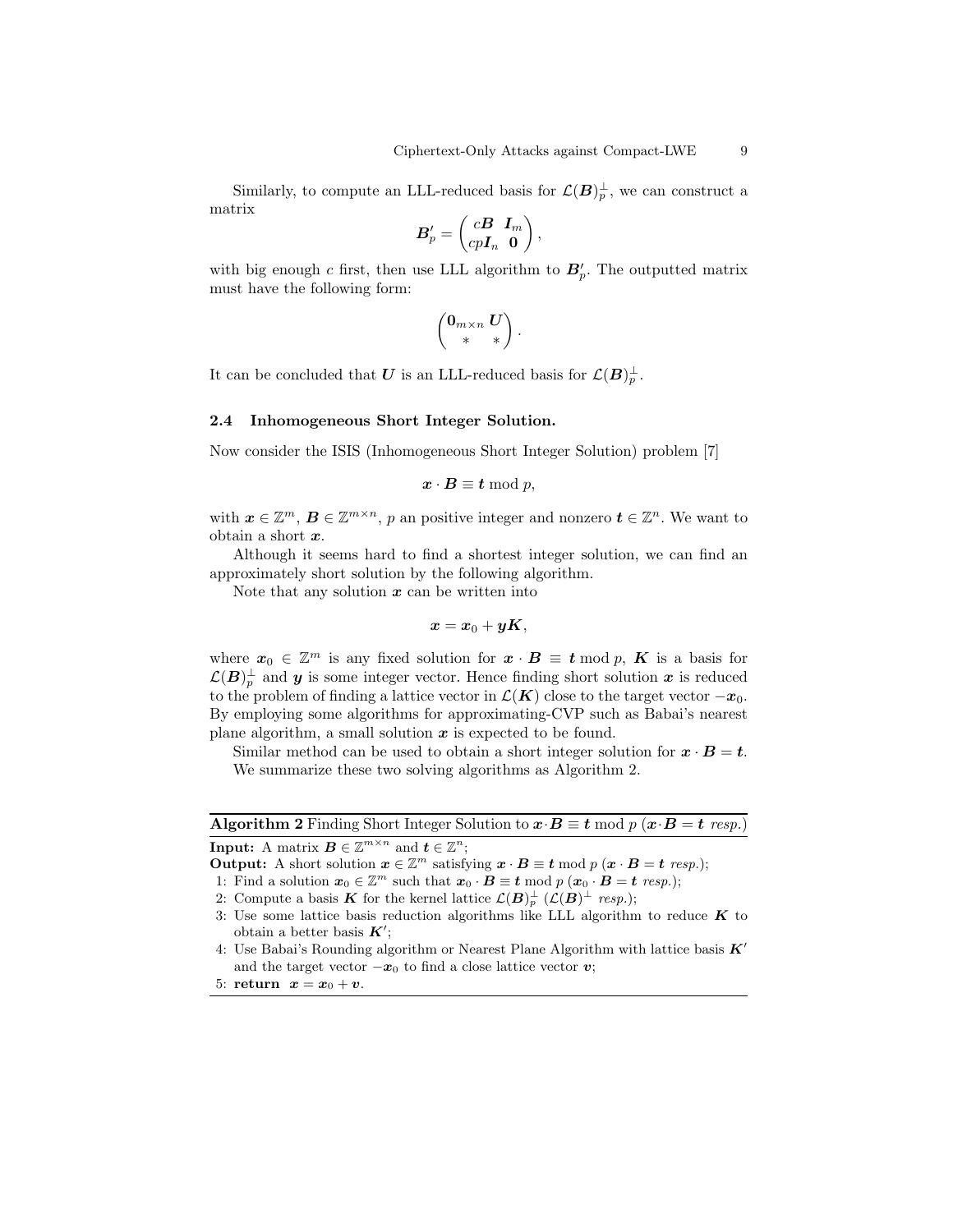# 3 The Compact-LWE Public-key Encryption Scheme

We describe Compact-LWE as follows. For more details, please see [10].

### 3.1 The Description of Basic Compact-LWE

Public Parameters: The following parameters are all positive integers.

- 1. Moduli:  $q, t, b';$
- 2. Dimension: n;
- 3. Bounds:  $w, w', b;$
- 4. Number of samples: m.

**Private Parameters:** The parameters  $p\_size$ ,  $s\_max$ ,  $e\_min$ ,  $e\_max$  are all positive parameters and used to bound other parameters.

For the sake of correctness of the basic decryption algorithm and the security of the cryptosystem, [10] requires that

1.  $m > n + 2$ ; 2.  $w > w'$ ,  $(w - w') \cdot b' > t$ ; 3. t is a power of 2; 4.  $sk\_max \cdot b' + p + e\_max \cdot p < q/(w + w').$ 

### Key Generation

The private key is generated in the following steps.

- 1. Generate two vectors  $s, s' \stackrel{\$}{\leftarrow} \mathbb{Z}_q^n;$
- 2. Generate two integers  $k, k' \stackrel{\$}{\leftarrow} \mathbb{Z}_q$  with  $k, k'$  coprime with q respectively;
- 3. Choose an integer  $p \stackrel{\$}{\leftarrow} \{(w + w') \cdot b', \ldots, (w + w') \cdot b' + p\_size\}$  such that p is coprime with  $q$ ;
- 4. Randomly generate  $ck, ck' \stackrel{\$}{\leftarrow} \mathbb{Z}_p$  with  $ck'$  coprime with p;
- 5. Randomly generate  $sk, sk' \stackrel{\$}{\leftarrow} \mathbb{Z}_{sk\_max}$  such that  $sk \cdot ck + sk' \cdot ck'$  is coprime with p.

The private key is

$$
SK = (s, s', k, k', p, ck, ck', sk, sk').
$$

For  $i \in \{1, 2, \ldots, m\}$ , the generation of the public key is to collect m random Compact-LWE samples.

- 1. Generate  $a_i \overset{\$}{\leftarrow} \mathbb{Z}_b^n$ ;
- 2. Randomly generate  $e_i, e'_i$  $\overset{\$}{\leftarrow}$  [e\_min, e\_max];
- 3. Randomly sample  $u_i \stackrel{\$}{\leftarrow} \mathbb{Z}_{b'}$ ;
- 4. Choose a random  $r_i'$  $\stackrel{\$}{\leftarrow} \mathbb{Z}_p$  and compute  $r_i$  such that  $ck \cdot r_i + ck' \cdot r'_i = 0 \mod p$ ;
- 5. Compute  $k_q^{-1}, k_q^{-1} \in \mathbb{Z}_p$  such that  $k_q^{-1} \cdot k = 1 \mod q$  and  $k_q^{-1} \cdot k' = 1 \mod q$ ;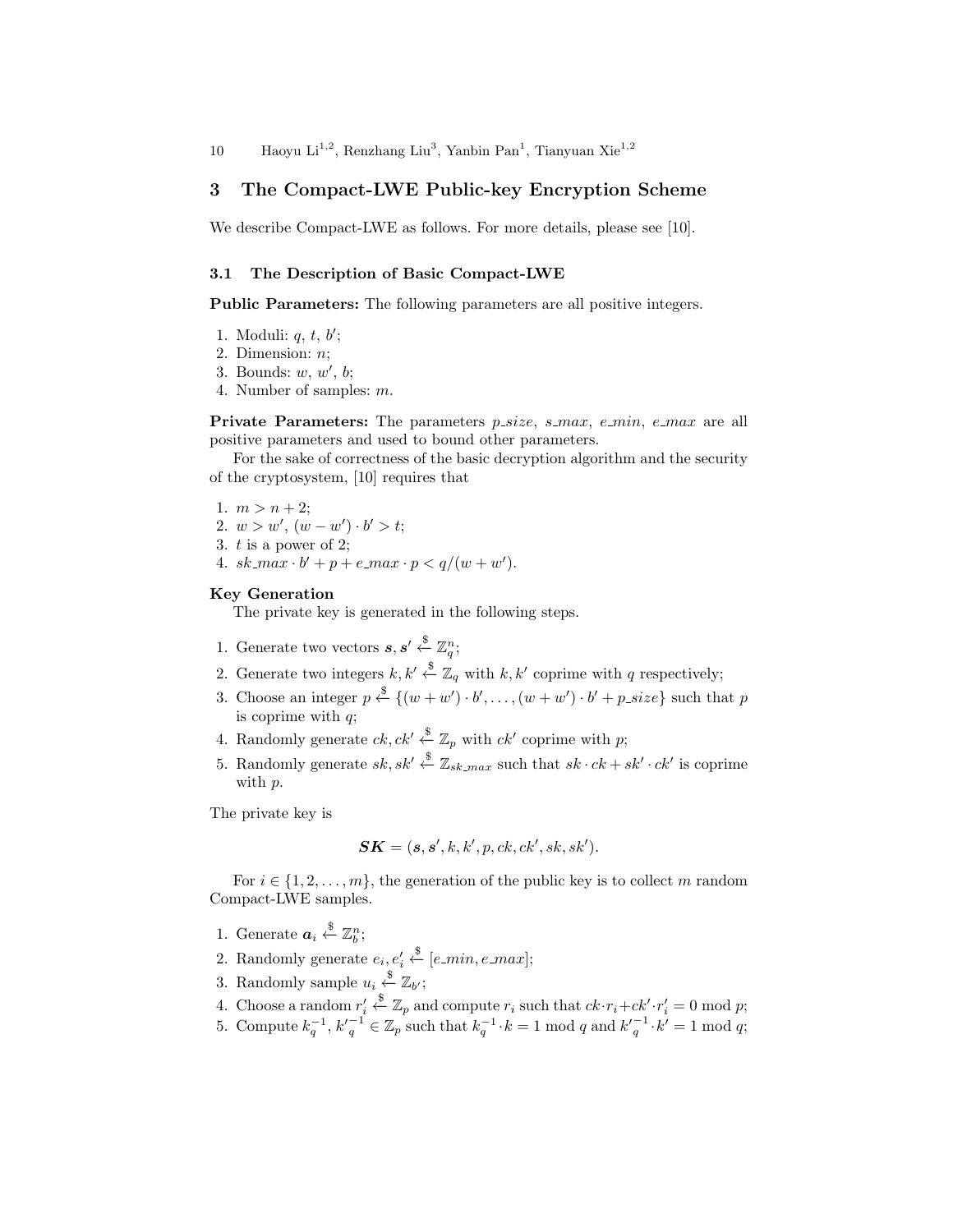6. Compute

$$
pk_i = \langle \mathbf{a_i}, \mathbf{s} \rangle + k_q^{-1} \cdot (sk \cdot u_i + r_i + e_i \cdot p) \bmod q \tag{1}
$$

$$
pk'_{i} = \langle \mathbf{a}_{i}, \mathbf{s}' \rangle + k'_{q}^{-1} \cdot (sk' \cdot u_{i} + r'_{i} + e'_{i} \cdot p) \bmod q \tag{2}
$$

Let  $\mathbf{u} = (u_1, u_2, \dots, u_m)$ ,  $\mathbf{p}\mathbf{k} = (pk_1, pk_2, \dots, pk_m)$ ,  $\mathbf{p}\mathbf{k}' = (pk'_1, pk'_2, \dots, pk'_m)$ . The public key is

$$
PK = (a_1, a_2, \cdots, a_m, u, pk, pk').
$$

### Encryption

To encrypt a message  $v \in \mathbb{Z}_t$ , we compute the ciphertext c as follows:

- 1. Generate the m-dimensional random vector  $\boldsymbol{l}$  such that the sum of all positive entries of l lies between w and  $w + w'$ , the sum of all negative entries of l between  $-w'$  and 0.
- 2. Compute  $lu = \sum_{i=1}^{m} l_i \cdot u_i$ , if  $lu \leq 0$ , then regenerate  $l$ , otherwise calculate  $u_t = lu \mod t$ , take  $u'_t$  the smallest integer equal to or greater than  $lu/t$ coprime with  $t$ , encrypt  $v$  by computing

$$
d = f_{lu}(v)
$$

where  $f$  is an efficiently computable function including two basic operations: XOR operation and bit shift operation. For more details about  $f$  see [10].

3. Compute  $la = \sum_{i=1}^{m} l_i \cdot a_i$ ,  $lpk = \sum_{i=1}^{m} l_i \cdot pk_i$  and  $lpk' = \sum_{i=1}^{m} l_i \cdot pk'_i$ , the ciphertext is

$$
\mathbf{c} = (\mathbf{la}, d, lpk, lpk').
$$

### Decryption

Given the ciphertext  $\mathbf{c} = (\mathbf{la}, d, lpk, lpk')$ , the decryption algorithm recovers the message  $v$  in the following steps.

- 1. Compute  $d_1 = k \cdot (lpk \langle \mathbf{la}, \mathbf{s} \rangle) \bmod q$ ,  $d'_1 = k' \cdot (lpk' \langle \mathbf{la}, \mathbf{s'} \rangle) \bmod q$ ;
- 2. Compute  $d_2 = ck \cdot d_1 + ck' \cdot d'_1 \mod p$  and  $sckInv$  satisfying  $sckInv \cdot (sk \cdot d'_1)$  $ck + sk' \cdot ck' = 1 \mod p;$
- 3. Compute  $d_3 = \operatorname{sckInv} \cdot d_2 \bmod p$ ;
- 4. Compute  $v = f_{d_3}^{-1}(d)$ .

Remark 1. Liu, Li, Kim and Nepal [10] also proposed a general encryption algorithm, which appends some padding and encodes the message first before encryption. After encoding the original message, the general encryption algorithm divides a long message into blocks and encrypts each block with the basic encryption algorithm.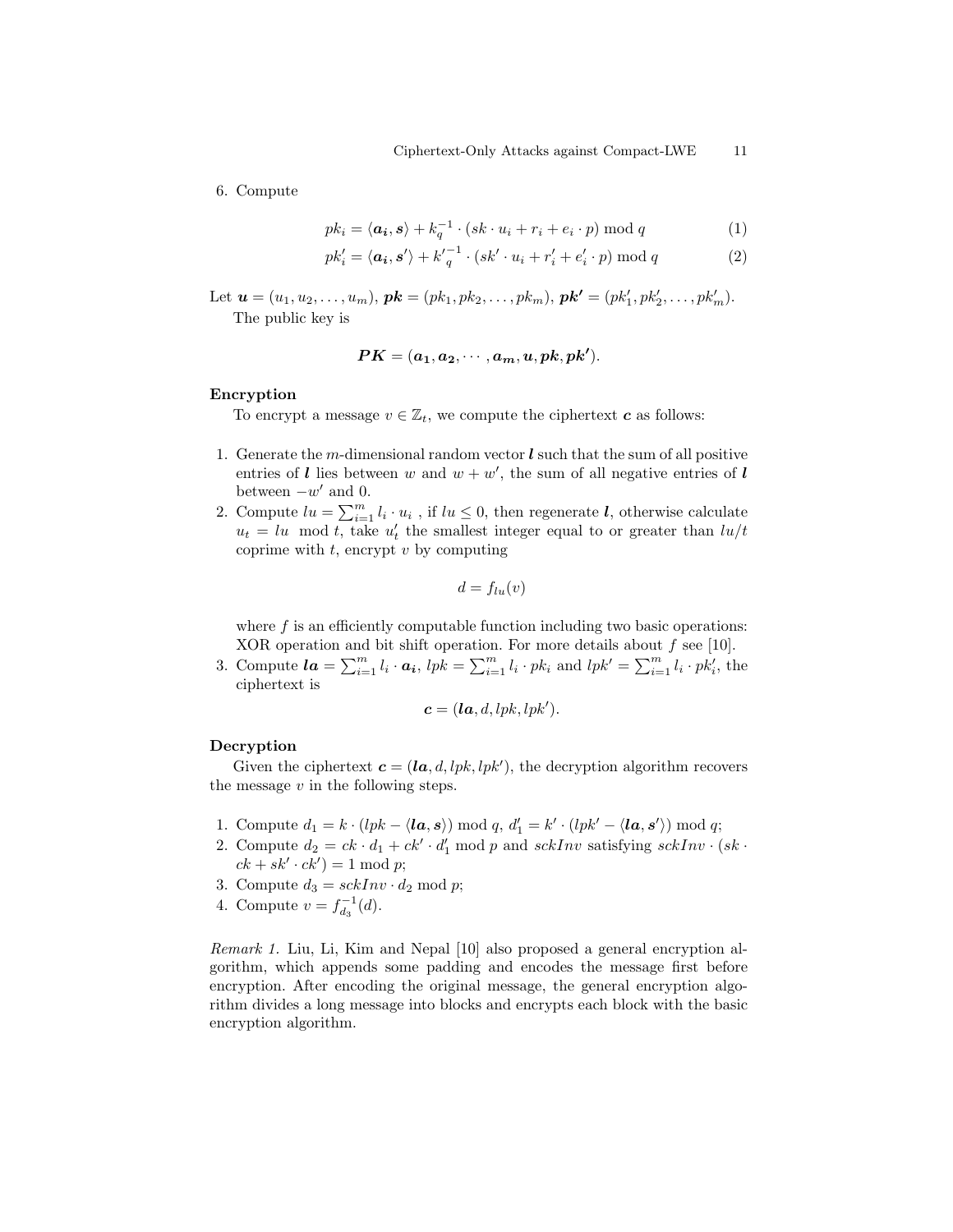### 3.2 Parameter Choice and Security Declaration

By considering some possible attacks to analyze the security of Compact-LWE, Liu, Li, Kim and Nepal [10] thought that the special construction of Compact-LWE makes it immune to all lattice-based attacks. They believed that even for small parameters, Compact-LWE can also achieve a high security. To make Compact-LWE more efficient, they recommended a set of small parameters as in Table 1 and Table 2, and claimed that Compact-LWE with such parameters could offer 192 bits of security.

Table 1. Public Parameters

|  |                 | $_{u}$ | u        |    |
|--|-----------------|--------|----------|----|
|  | $\Omega$<br>--- |        | 00<br>ഄഄ | юı |

Table 2. Private Parameters

| $sk\_max$ | $\_size$ | $e_{m}$ | $e\_max$ |
|-----------|----------|---------|----------|
| 1 Q       | 744      |         |          |

# 4 Equivalent Private Key Recovery Attack

For simplicity, we can write every public pair  $(pk_i, pk'_i)$  as

$$
pk_i = \langle \mathbf{a}_i, \mathbf{s} \rangle + k^{-1} \cdot (sk \cdot u_i + \Delta_i) \bmod q,
$$
\n(3)

$$
pk'_{i} = \langle \mathbf{a}_{i}, \mathbf{s}' \rangle + {k'}^{-1} \cdot (sk' \cdot u_{i} + \Delta'_{i}) \bmod q, \tag{4}
$$

where  $\Delta_i = r_i + e_i \cdot p$  and  $\Delta'_i = r'_i + e'_i \cdot p$ .

Roughly speaking, the key idea of our key recovery attack is that, if we could find  $s, s', k, k', p, sk, sk', \Delta = (\Delta_1, \cdots, \Delta_m), \Delta' = (\Delta'_1, \cdots, \Delta'_m), ck, ck' \text{ such}$ that

- every public key pair  $(pk_i, pk'_i)$  can be written as (3) and (4);
- sk and sk' are small enough;
- $p$  is large enough;
- $\Delta_i$  and  $\Delta'_i$  are relatively smaller than q and satisfy  $ck \cdot \Delta_i + ck' \cdot \Delta'_i \equiv 0 \mod p$ ;
- $sk \cdot ck + sk' \cdot ck'$  is coprime to p;

then the set of  $s, s', k, k', p, sk, sk', ck, ck'$  can be used to decrypt the ciphertext, that is, it is an equivalent private key.

Since the private key consists of many parameters, we recover the equivalent key step by step: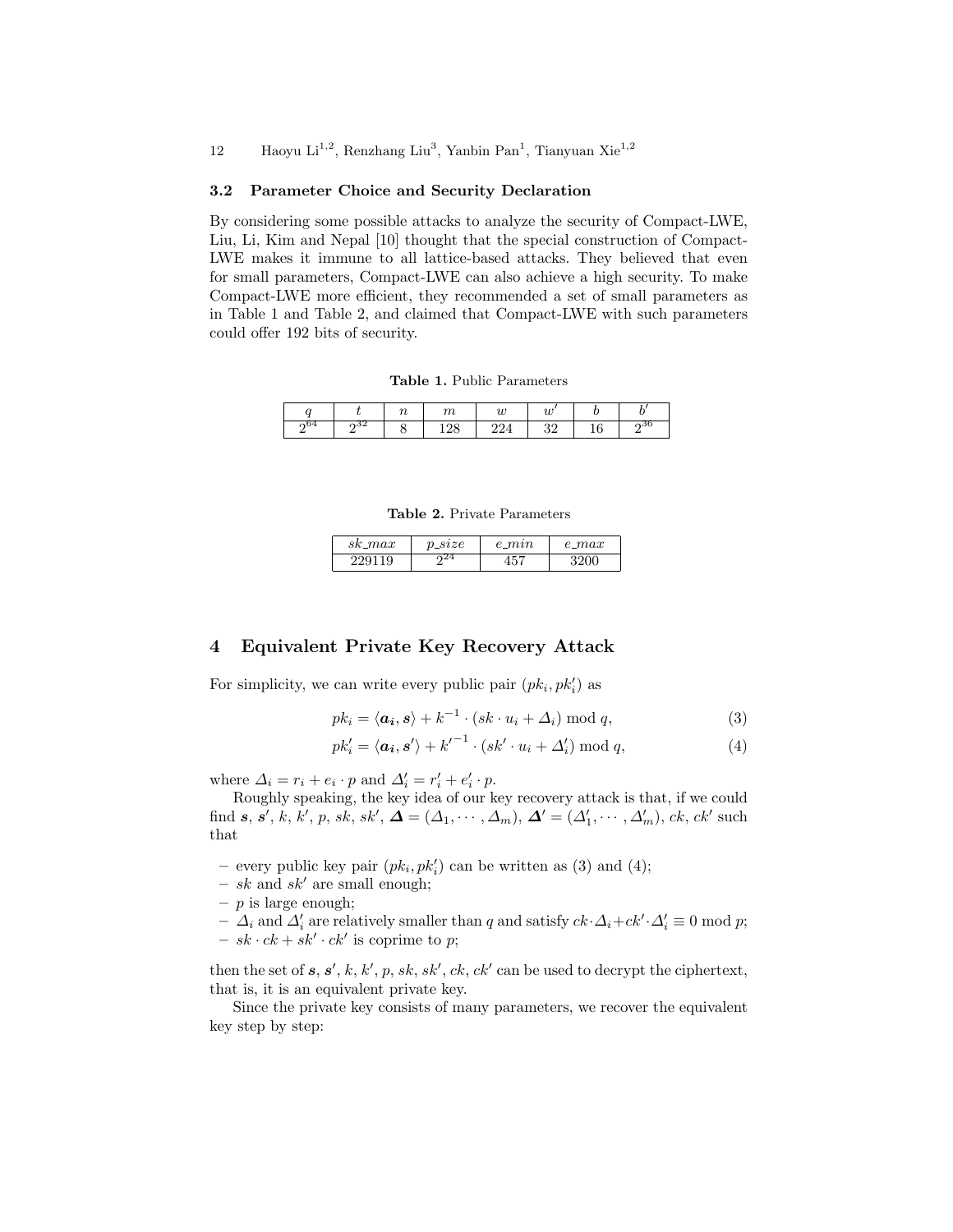- $-$  first, we recover k and k' by orthogonal-lattice technique in Section 4.1; Usually we can recover the real values.
- second, we recover p, ck and  $ck'$  in Section 4.2; We can always recover the real  $p$ , but recover equivalent  $ck$  and  $ck'$ .
- third, we recover sk and sk' by lattice algorithm again in Section 4.3; We can always recover the real  $sk$  and  $sk'$ .
- $-$  at last, we recover equivalent  $s$  and  $s'$  by introducing a new technique in Section 4.4.

# 4.1 Recovering  $k$  and  $k'$

Denote by  $\boldsymbol{A}$  the matrix

$$
\begin{pmatrix} a_1 \\ \cdots \\ a_m \end{pmatrix},
$$

and by  $[A, u]$  the matrix

$$
\begin{pmatrix} a_1 & u_1 \\ \cdots & \cdots \\ a_m & u_m \end{pmatrix}.
$$

Considering  $x \in \mathcal{L}([A \ u])^{\perp}$ , we will obtain

$$
k\langle \boldsymbol{x},\boldsymbol{pk}\rangle = \langle \boldsymbol{x},\boldsymbol{\Delta}\rangle \bmod q.
$$

where  $\Delta = (r_1 + e_1 \cdot p, \ldots, r_m + e_m \cdot p).$ 

Note that if x is short enough, together with the fact that  $\Delta_i (\approx 2^{56})$  is a relatively smaller than  $q = 2^{64}$ , then  $\langle x, \Delta \rangle$  will be relatively smaller than q. Moreover, if we could collect some independent short vectors  $x_1, \ldots, x_M \in$  $\mathcal{L}([A \; u])^{\perp}$ , then  $\boldsymbol{v} = (\langle \boldsymbol{x}_1, \boldsymbol{\Delta} \rangle, \dots, \langle \boldsymbol{x}_M, \boldsymbol{\Delta} \rangle)$  is expected to be a short vector in the lattice  $\mathcal L$  spanned by

$$
\begin{pmatrix} \langle \boldsymbol{x}_1, \boldsymbol{pk} \rangle\,,\,\cdots\,,\,\langle \boldsymbol{x}_M, \boldsymbol{pk} \rangle \\ q\boldsymbol{I}_M \end{pmatrix},
$$

due to the relation

$$
k(\langle \boldsymbol{x}_1, \boldsymbol{pk} \rangle, \ldots, \langle \boldsymbol{x}_M, \boldsymbol{pk} \rangle) = (\langle \boldsymbol{x}_1, \boldsymbol{\Delta} \rangle, \ldots, \langle \boldsymbol{x}_M, \boldsymbol{\Delta} \rangle) \bmod q.
$$

By applying lattice reduce algorithm to  $\mathcal{L}$ , it is expected to find the short vector  $v = (\langle x_1, \Delta \rangle, \cdots, \langle x_M, \Delta \rangle)$  and with v we can therefore recover the secret  $k$ .

Similarly, with the same  $\pmb{x}_1,\ldots,\pmb{x}_M,$  we can expect to recover  $(\langle \pmb{x}_1, \pmb{\Delta'} \rangle, \cdots, \pmb{\Delta'} \rangle)$  $\langle x_M, \Delta' \rangle$  and k'.

It remains to show how to collect short vectors  $x_1, \ldots, x_M$  in  $\mathcal{L}([A \ u])^{\perp}$ . As stated in Section 2, by the algorithm in [12], we can compute an LLL-reduced basis for  $\mathcal{L}([A \ u])^{\perp}$  and collect some basis vectors  $x_1, \ldots, x_M$  from the LLLreduced basis satisfying  $\|\boldsymbol{x}_i\|_1 \leq B$  ( $j \in \{1, ..., M\}$ ) for some bound B to make the value  $\langle x_j, \Delta \rangle$  for  $1 \leq j \leq M$  relatively small to q.

We describe the procedure to recover  $k$  in algorithm 3.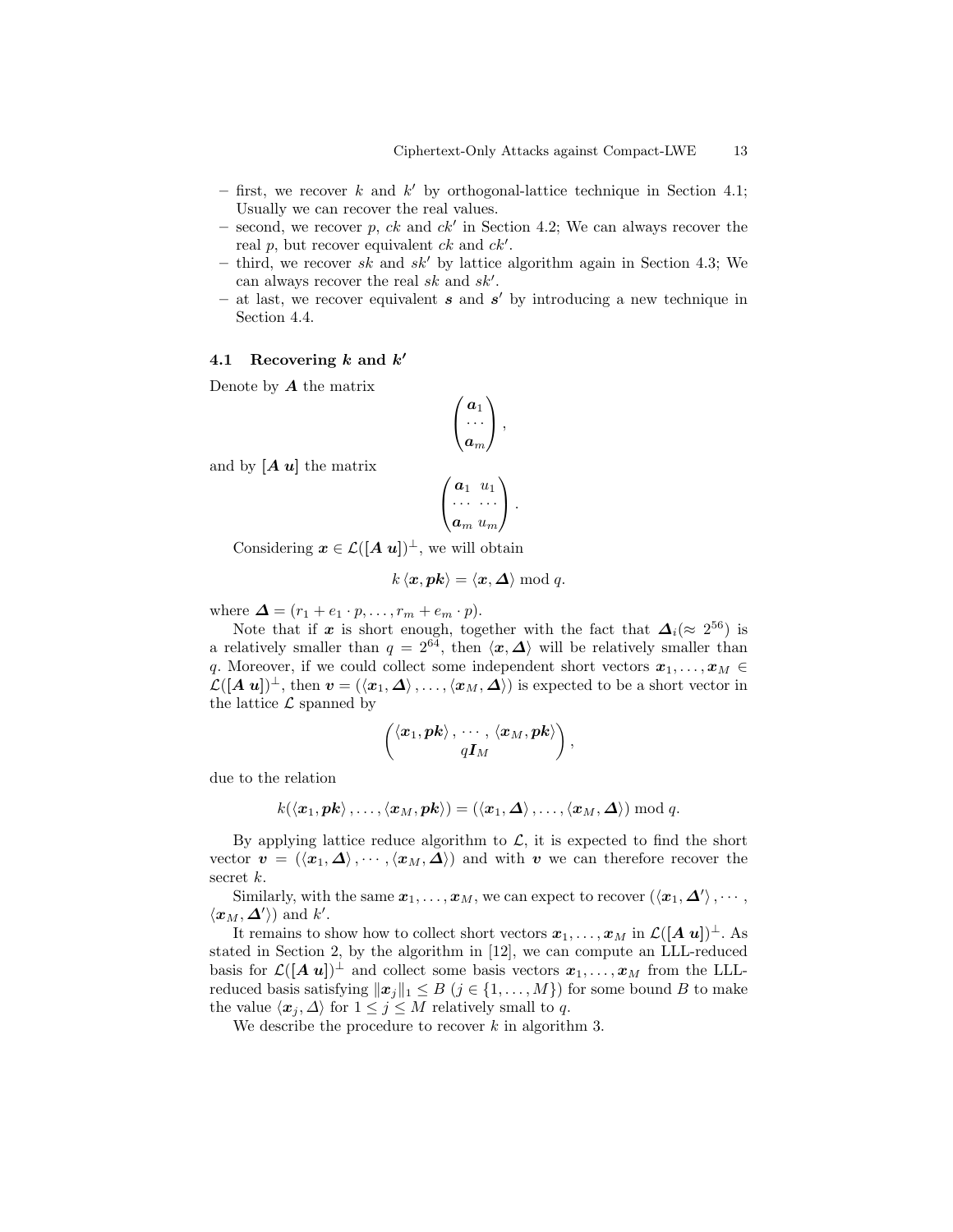Algorithm 3 Recover a candidate for  $k$ 

**Input:** The public parameters  $a_1, a_2, \dots, a_m, u, pk, pk'$ . **Output:** a candidate  $\tilde{k}$  for k

- 1: Compute an LLL-reduced basis of  $\mathcal{L}([A \ u])^{\perp}$ , and collect vectors  $\boldsymbol{x}_1, \ldots, \boldsymbol{x}_M$  satisfying  $\|\boldsymbol{x}_i\|_1 \leq B$  with respect to an appropriate bound B;
- 2: Apply LLL algorithm on

$$
\begin{pmatrix} \langle \boldsymbol{x}_1, \boldsymbol{pk} \rangle\,,\,\cdots\,,\,\langle \boldsymbol{x}_M, \boldsymbol{pk} \rangle \\ q\boldsymbol{I}_M \end{pmatrix};
$$

3: Choose the first nonzero vector v from reduced basis, and compute  $\tilde{k} \in \mathbb{Z}_q$  such that  $\tilde{k} \cdot (\langle x_1, pk \rangle, \cdots, \langle x_M, pk \rangle) = v \bmod q;$ 

4: return  $k$ .

Experimental Results of Recovering  $k, k'$ . All the experiments in this paper were run in  $C++$  and Sage [14] on a computer with 8G RAM and Intel(R) Core(TM) i5-7200U CPU @2.50GHz.

As for the parameters  $r_i \in [0, p-1]$ ,  $e_i \in [457, 3200]$  and  $p \le 3200 \cdot (2^{44} + 2^{24})$ specified by the designers, it follows

$$
0 \le \Delta_i \le 2^{56}.
$$

By choosing the bound  $B = 2^6$  in our recovery experiments,

$$
|\langle x_j, \Delta \rangle| \le ||x_j||_1 \cdot ||\Delta||_{\infty} \le 2^6 \cdot 2^{56} = 2^{62} = \frac{q}{4}.
$$

For system parameters  $m = 128$  and  $n = 8$ , we randomly generated 1000 instances to verify our recovering steps. In all these experiments, we collected  $M = 119$  short lattice vectors in  $\mathcal{L}([A \, u])^{\perp}$ .

For 817 instances, we recovered  $\mathbf{v} = (\langle \mathbf{x}_1, \Delta \rangle, \cdots, \langle \mathbf{x}_M, \Delta \rangle)$  (or  $-\mathbf{v}$ ) and  $v' = (\langle x_1, \Delta' \rangle, \cdots, \langle x_M, \Delta' \rangle)$  (or  $-v'$ ) at the same time.

Note that if we find the real v, then we can recover the real k, but for  $-v$ , we just recover  $q - k$ . We can not tell whether the k we recovered is the real k or just  $q - k$  by now. The same situation happens for k'. However, there are four possible values for the pair  $(k, k')$ . We can try all the four possible values to carry out our attack to check which pair is the correct one<sup>1</sup>.

Hence, without loss of generality, we can assume we recovered the correct  $k$ and  $k'$ , together with

$$
\boldsymbol{v}=(\left\langle \boldsymbol{x}_{1}, \boldsymbol{\varDelta}\right\rangle, \cdots, \left\langle \boldsymbol{x}_{M}, \boldsymbol{\varDelta}\right\rangle),
$$

and

$$
\boldsymbol{v}^{\prime}=(\left\langle \boldsymbol{x}_{1},\boldsymbol{\varDelta}^{\prime}\right\rangle ,\cdots,\left\langle \boldsymbol{x}_{M},\boldsymbol{\varDelta}^{\prime}\right\rangle ).
$$

<sup>&</sup>lt;sup>1</sup> In fact, the following analysis of our attack can help us recover the correct k and  $k'$ . For simplicity, we assume we know the correct  $k$  and  $k'$ .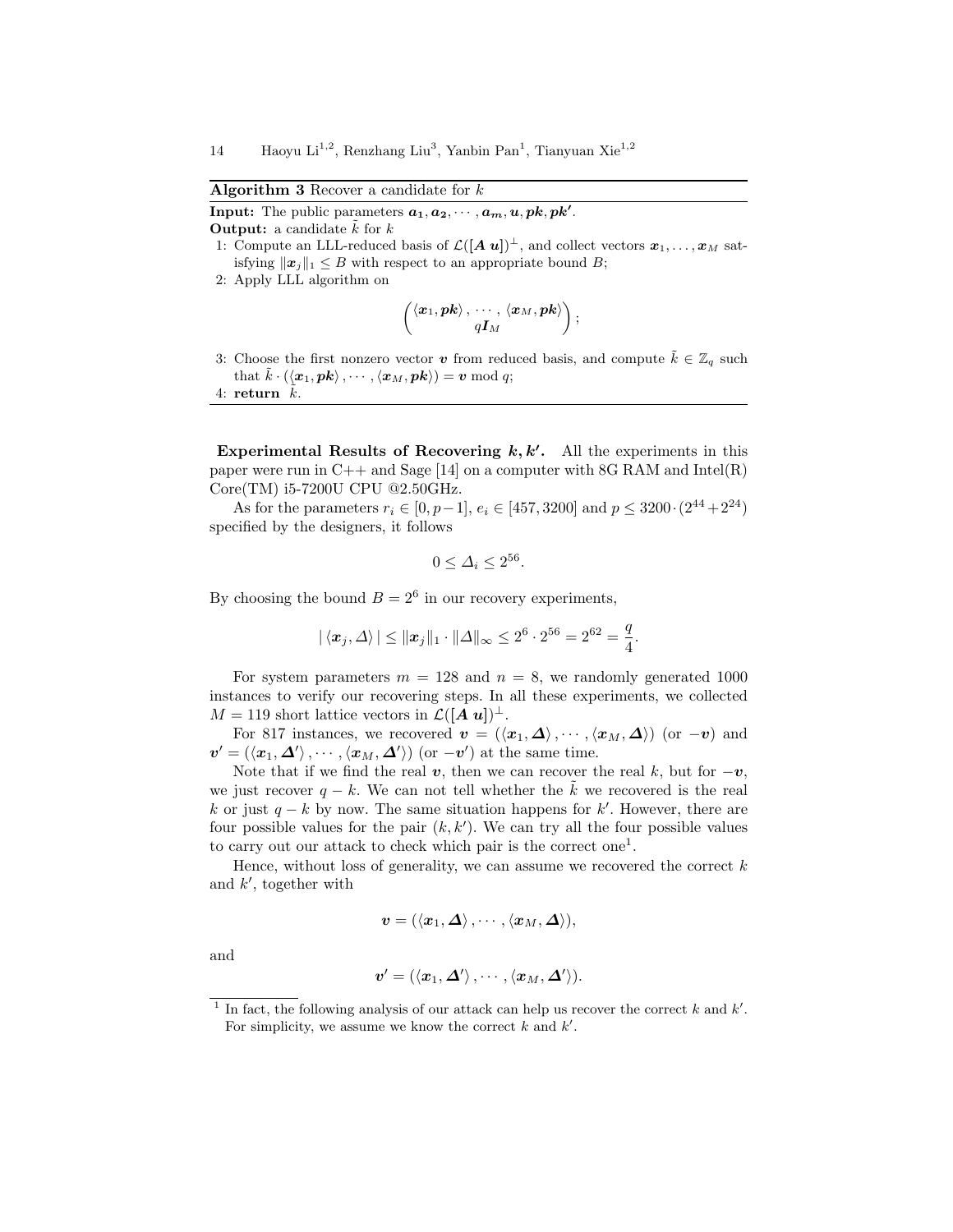### 4.2 Recover p,  $ck$  and  $ck'$

By the relation  $ck \cdot r_i + ck' \cdot r'_i \equiv 0 \mod p$  for Compact-LWE, it follows that

 $ck \cdot \langle x_i, \Delta \rangle + ck' \cdot \langle x_i, \Delta' \rangle \equiv 0 \bmod p,$ 

which implies that the system of linear equations

$$
\begin{pmatrix} \langle x_s, \Delta \rangle & \langle x_s, \Delta' \rangle \\ \langle x_t, \Delta \rangle & \langle x_t, \Delta' \rangle \end{pmatrix} \cdot \begin{pmatrix} x_1 \\ x_2 \end{pmatrix} \equiv 0 \bmod p
$$

has a non-trivial solution  $(ck, ck')^T$  for any  $s, t \in \{1, ..., M\}$ . We immediately have

$$
\det \begin{pmatrix} \langle \bm{x}_s, \bm{\Delta} \rangle \ \langle \bm{x}_s, \bm{\Delta}' \rangle \\ \langle \bm{x}_t, \bm{\Delta} \rangle \ \langle \bm{x}_t, \bm{\Delta}' \rangle \end{pmatrix} = 0 \bmod p.
$$

Denote by  $\varDelta_{st}$  the determinant of

$$
\begin{pmatrix} \langle x_s, \Delta \rangle \; \langle x_s, \Delta' \rangle \\ \langle x_t, \Delta \rangle \; \langle x_t, \Delta' \rangle \end{pmatrix}.
$$

Then  $p|\Delta_{st}$  for any  $s, t \in \{1, ..., M\}$ , which implies that p can be recovered by computing the greatest common divisor of  $\Delta_{12}, \Delta_{13}, \ldots, \Delta_{M-1,M}$ .

When p is recovered, we can choose an s such that  $\langle x_s, \Delta' \rangle$  is coprime to  $p.$  With high probability, such  $s$  exists. Then we can solve the following linear equation

$$
\langle \boldsymbol{x}_s, \boldsymbol{\varDelta} \rangle \cdot x_1 + \langle \boldsymbol{x}_s, \boldsymbol{\varDelta}' \rangle \cdot x_2 \equiv 0 \bmod p
$$

for equivalent  $ck$  and  $ck'$ .

For simplicity, we can even let  $ck_1 = -\langle x_s, \Delta'\rangle^{-1} \langle x_s, \Delta\rangle \mod p$  and  $ck_1' =$ 1 as the equivalent  $ck$  and  $ck'$ .

We state this step in algorithm 4.

# Algorithm 4 Recover  $p$

Input:  $k, k', v, v'$  obtained in algorithm 3 Output:  $p, ck_1, ck'_1$ 

1: Compute

$$
\varDelta_{st}=\det\begin{pmatrix}\langle\boldsymbol{x}_s,\boldsymbol{\varDelta}\rangle\;\langle\boldsymbol{x}_s,\boldsymbol{\varDelta}'\rangle\\\langle\boldsymbol{x}_t,\boldsymbol{\varDelta}\rangle\;\langle\boldsymbol{x}_t,\boldsymbol{\varDelta}'\rangle\end{pmatrix}
$$

for  $s, t \in \{1, 2, ..., M\};$ 

2: Compute the greatest common divisor p of  $\Delta_{st}$  for  $s, t \in \{1, 2, ..., M\};$ 

3: Choose an s such that  $\langle x_s, \Delta' \rangle$  is coprime to p and solve the following linear equation

$$
\langle \boldsymbol{x}_s, \boldsymbol{\varDelta} \rangle \cdot x_1 + \langle \boldsymbol{x}_s, \boldsymbol{\varDelta}' \rangle \cdot x_2 \equiv 0 \bmod p
$$

for  $ck_1$ ,  $ck'_1$ . 4: return  $p, ck_1, ck'_1$ .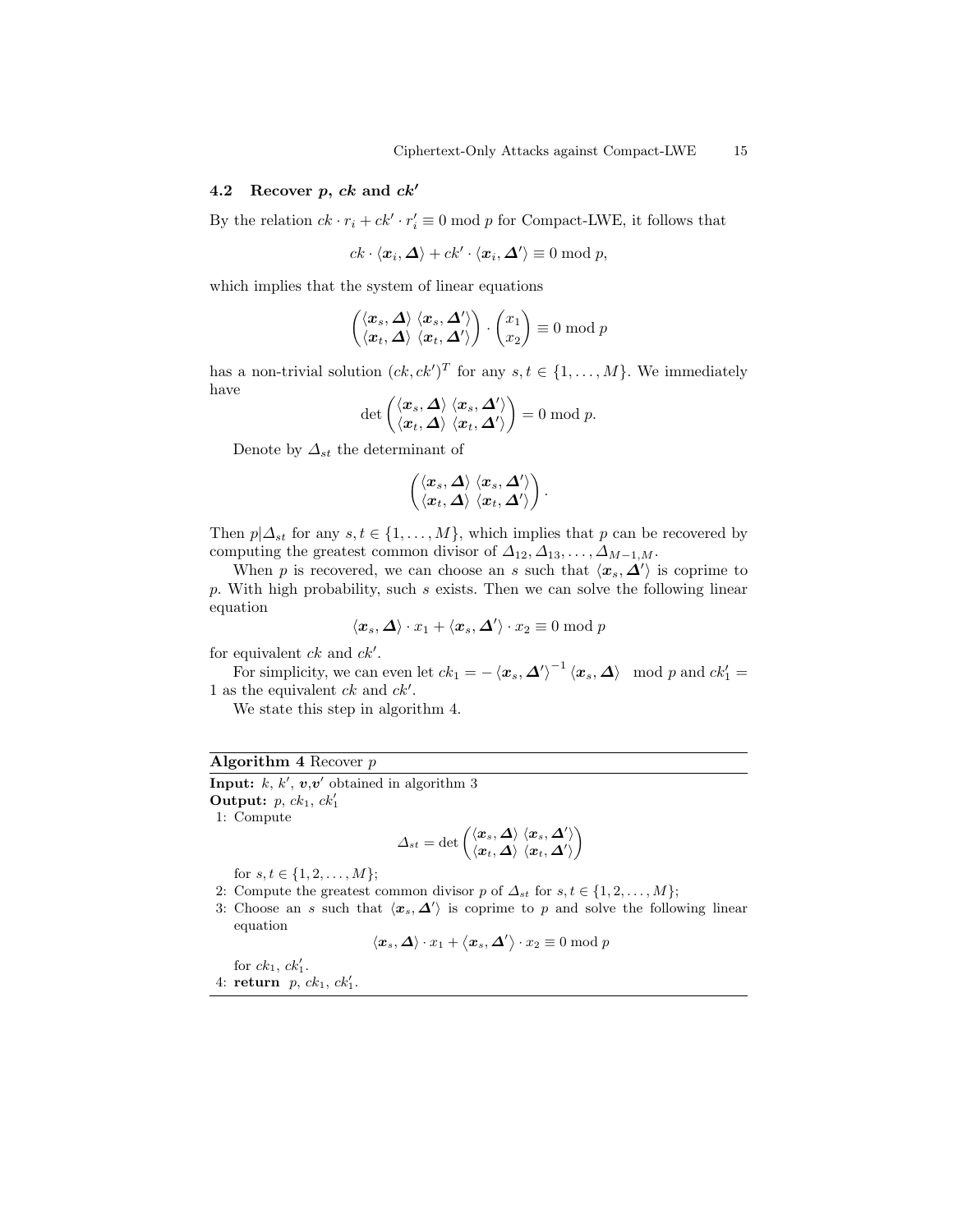Experimental Results of Recovering  $p$ . In our experiments, we can always recover the correct p and the desired  $ck_1, ck'_1$ .

Remark 2. When we obtain  $q - k$  in Section 4.1, we can recover the correct p using Algorithm 4 since

$$
(q-k)\cdot \boldsymbol{pk}\cdot(\boldsymbol{x}_1^T,\ldots,\boldsymbol{x}_M^T)\bmod q=-(\langle \boldsymbol{x}_1,\boldsymbol{\Delta}\rangle,\ldots,\langle \boldsymbol{x}_M,\boldsymbol{\Delta}\rangle),
$$

while

$$
k \cdot \boldsymbol{pk} \cdot (\boldsymbol{x}_1^T, \ldots, \boldsymbol{x}_M^T) \bmod q = (\langle \boldsymbol{x}_1, \boldsymbol{\varDelta} \rangle \, , \ldots, \langle \boldsymbol{x}_M, \boldsymbol{\varDelta} \rangle),
$$

hence the output will be the same. Similar results can be obtained for the case  $q - k'$ . When we obtain a wrong k or k', we expect Algorithm 4 cannot output a value passing the test for p. Furthermore, when  $k, k'$  or  $q-k, q-k'$  are recovered, the ratio  $ck/ck' \mod p$  or  $ck'/ck \mod p$  is recovered and for  $q - k, k'$  or  $k, q - k'$ , we will recover  $-ck/ck' \mod p$  or  $-ck'/ck \mod p$ .

### 4.3 Recover sk and  $sk'$

Once recovering  $k, k', p$  and  $ck_1, ck'_1$ , we continue to compute an LLL-reduced basis for the kernel lattice  $\mathcal{L}(\mathbf{A})^{\perp}$ , and find short vectors from the reduced basis as stated in Section 4.1. We denote by  $z_1, \ldots, z_L$  the short basis vectors in the kernel lattice  $\mathcal{L}(\boldsymbol{A})^{\perp}$ .

It is easy to conclude that

$$
k \cdot \langle z_i, \mathbf{p} \mathbf{k} \rangle \equiv sk \langle z_i, \mathbf{u} \rangle + \langle z_i, \mathbf{\Delta} \rangle \bmod q,
$$
  

$$
k' \cdot \langle z_i, \mathbf{p} \mathbf{k}' \rangle \equiv sk' \langle z_i, \mathbf{u} \rangle + \langle z_i, \mathbf{\Delta}' \rangle \bmod q.
$$

Since sk, sk' are very small relatively to q, the values  $sk \langle z_i, u \rangle + \langle z_i, \Delta \rangle$ and  $sk'\langle z_i, u \rangle + \langle z_i, \Delta' \rangle$  are within  $(-q/2, q/2)$ . Hence these values can be computed by  $Z_i = k \cdot \langle z_i, pk \rangle \mod q$  and  $Z'_i = k' \cdot \langle z_i, pk' \rangle \mod q$  into  $(-q/2, q/2)$ respectively.

Then we compute  $ck_1 \cdot Z_i + ck'_1 \cdot Z'_i \text{ mod } p$ , which equals to  $(ck_1 \cdot sk + ck'_1 \cdot sk') \cdot$  $\langle z_i, u \rangle$  mod p. Therefore, once obtaining  $\langle z_i, u \rangle$  coprime to p, we will obtain the value

$$
(ck_1 \cdot sk + ck'_1 \cdot sk') \bmod p = (ck_1 \cdot Z_i + ck'_1 \cdot Z'_i) \cdot (\langle \mathbf{z}_i, \mathbf{u} \rangle)^{-1} \bmod p.
$$

That is

$$
(sk, sk') \cdot \begin{pmatrix} ck_1 \\ ck'_1 \end{pmatrix} \equiv (ck_1 \cdot Z_i + ck'_1 \cdot Z'_i) \cdot (\langle \mathbf{z}_i, \mathbf{u} \rangle)^{-1} \bmod p.
$$

Again note that  $sk, sk'$  are very small relatively to q, so we can use Babai's algorithm to find a small solution  $(sk_1, sk'_1)$  as stated in Section 2.2.

So this procedure consists of the following steps.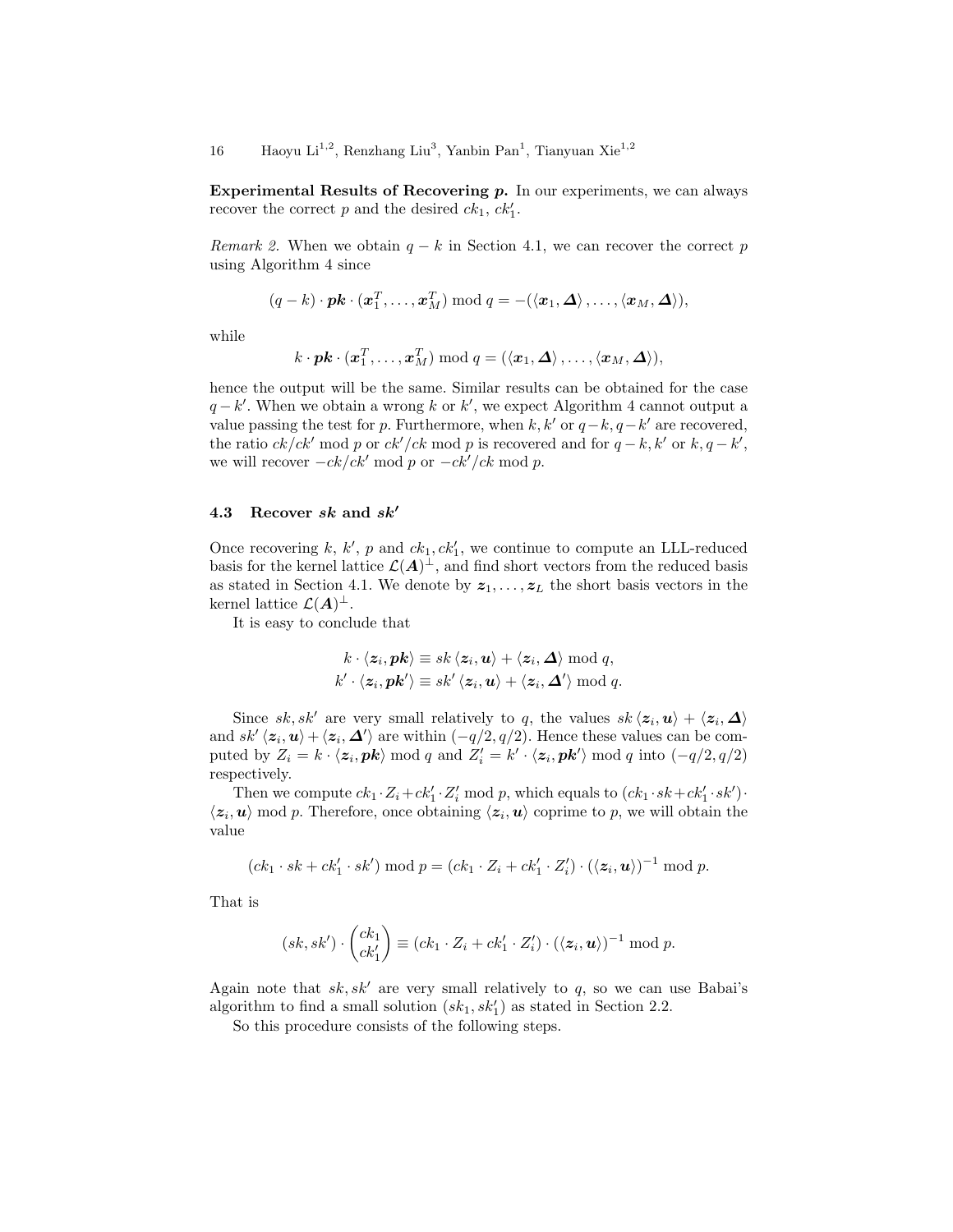Algorithm 5 Recover  $sk, sk'$ 

**Input:**  $ck_1, ck'_1$  and public key

Output:  $sk, sk'$ 

- 1: Compute an LLL-reduced basis for the kernel lattice  $\mathcal{L}(A)^{\perp}$ , from which we collect short vectors  $z_1, \ldots, z_L$ ;
- 2: Find a  $z_i$  such that  $gcd(\langle z_i, u \rangle, p) = 1$ , then compute  $Z_i = k \cdot \langle z_i, pk \rangle \mod q$ and  $Z_i' = k' \cdot \langle z_i, pk' \rangle \mod q$  in  $(-q/2, q/2)$  respectively, and finally we compute  $ck_1\cdot sk+ck_1'\cdot sk'\equiv (ck_1\cdot Z_i+ck_1'\cdot Z_i')\cdot (\langle {\boldsymbol z}_i,{\boldsymbol u}\rangle)^{-1}\bmod p;$
- 3: Using Babai's algorithm to recover  $(sk, sk')$ ;

Experimental Results of Recovering  $sk$  and  $sk'$  Similar to Section 4.1, we set the bound to be  $2^6$  to obtain short  $z_i$ .

Since the parameters  $sk, sk' \leq sk\_max = 229119, | \langle z_i, u \rangle | \leq ||z_i||_1 \cdot ||u||_{\infty} \leq$  $2^{42}$ . Hence  $|sk \cdot \langle z_i, u \rangle| < q/4$ . Together with  $|\langle z_i, \Delta \rangle| \leq q/4$ , we have

$$
|sk\cdot \langle \boldsymbol{z}_i, \boldsymbol{u}\rangle + \langle \boldsymbol{z}_i, \boldsymbol{\Delta}\rangle| < \frac{q}{2}.
$$

In all instances, correct  $sk_1, sk'_1$  was recovered.

Remark 3. We would like to point out that in this step, we can tell whether  $k$ we recovered in Section 4.1 is k or  $q - k$  by the sign of the recovered sk and sk'. For example, when  $q - k$ , k' are recovered in Section 4.1,

$$
Z_i = (q - k) \langle z_i, \mathbf{pk} \rangle \bmod q = -(sk \langle z_i, \mathbf{u} \rangle + \langle z_i, \mathbf{\Delta} \rangle),
$$
  

$$
Z'_i = k' \langle z_i, \mathbf{pk'} \rangle \bmod q = sk' \langle z_i, \mathbf{u} \rangle + \langle z_i, \mathbf{\Delta'} \rangle.
$$

Hence solving  $(x, x')$  such that

$$
ck_1 \cdot x + ck'_1 \cdot x' \bmod p = (ck_1 \cdot Z_i + ck'_1 \cdot Z'_i) \cdot (\langle \mathbf{z}_i, \mathbf{u} \rangle)^{-1} \bmod p
$$

is expected to recover  $(-sk, sk')$ . Similar results can be obtained for the case  $k, q - k'$  and  $q - k, q - k'$ .

# 4.4 Recover  $s$  and  $s'$

Now suppose we obtain the correct  $k, k', sk, sk'$ , and denote

$$
t = k \cdot pk - sk \cdot u \equiv A \cdot ks + \Delta \mod q,
$$
  

$$
t' = k' \cdot pk' - sk' \cdot u \equiv A \cdot k's' + \Delta' \mod q.
$$

That is

$$
(\boldsymbol{t},\boldsymbol{t}')\equiv (ks,k's')\cdot\begin{pmatrix}\boldsymbol{A}^T&0\\0&\boldsymbol{A}^T\end{pmatrix}+(\boldsymbol{\Delta},\boldsymbol{\Delta}') \bmod q.
$$

<sup>4:</sup> return  $(sk, sk').$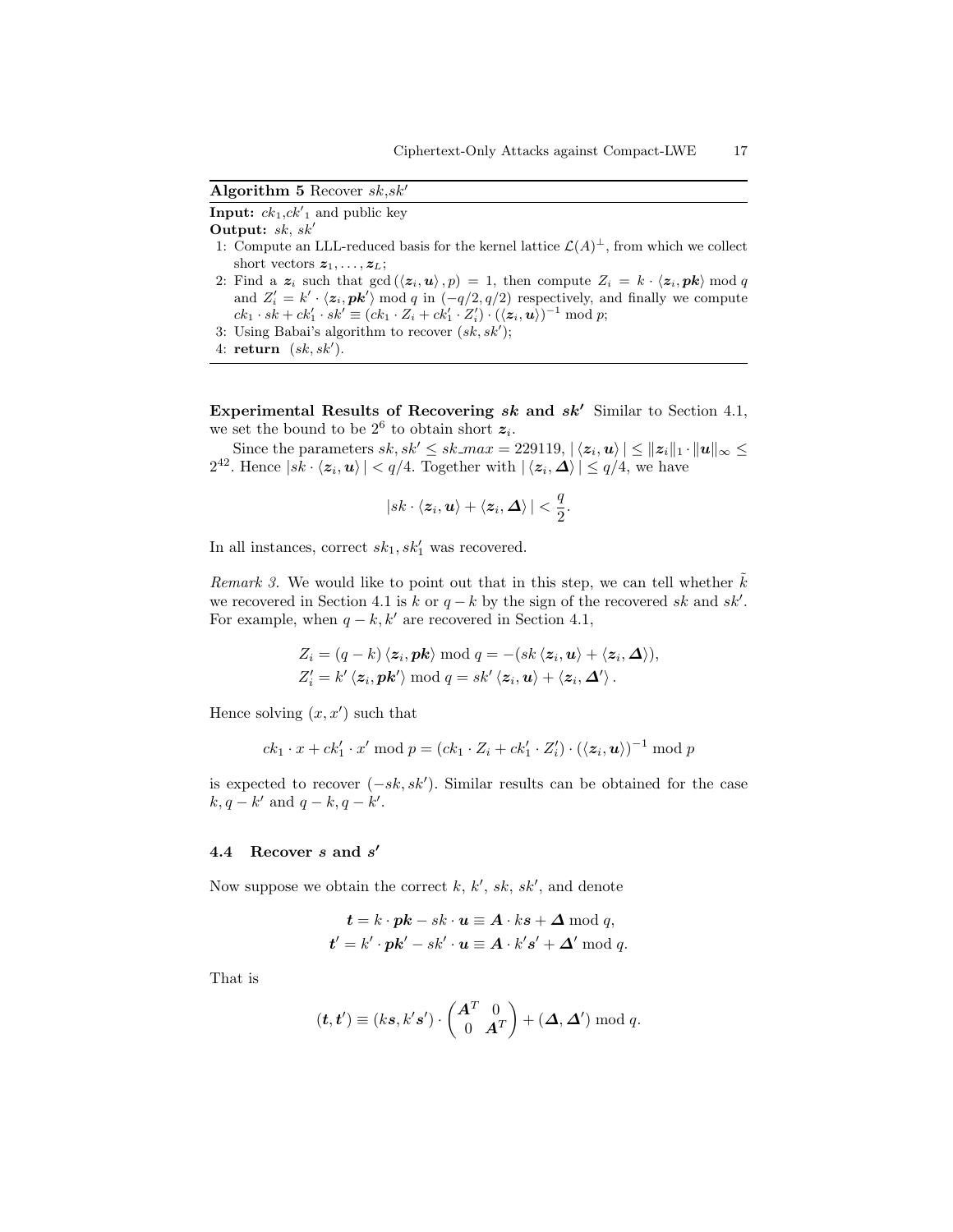Together with the fact that  $ck_1 \cdot \mathbf{\Delta} + ck'_1 \cdot \mathbf{\Delta}' \equiv \mathbf{0} \mod p$ , which implies

$$
(\mathbf{\Delta}, \mathbf{\Delta}') \cdot \begin{pmatrix} ck_1 \mathbf{I}_m \\ ck'_1 \mathbf{I}_m \end{pmatrix} \equiv \mathbf{0} \bmod p,
$$

we have

$$
(\boldsymbol{t},\boldsymbol{t}')=(\boldsymbol{\alpha},\boldsymbol{\beta},\boldsymbol{\gamma})\cdot\left(\begin{matrix} \boldsymbol{M} \\ \boldsymbol{N} \\ q\boldsymbol{I}_{2m} \end{matrix}\right),
$$

where N is an LLL-reduced basis for  $\mathcal{L}\left(\begin{array}{c}ck_1\mathbf{I}_m\\ \vdots\\ \mathbf{I}^L\end{array}\right)$  $ck'_1I_m$ <sup>⊥</sup> p  $\alpha = (ks, k's'), M =$  $(A^T \t0$  $0 \quad \mathbf{A}^T$ ) and some integer vectors  $\beta$  and  $\gamma$ .

Therefore,  $(\alpha, \beta, \gamma) = (\alpha_0, \beta_0, \gamma_0) + \theta K$  with  $(\alpha_0, \beta_0, \gamma_0)$  an arbitrary solution satisfying  $(t, t') = (\alpha_0, \beta_0, \gamma_0)$ .  $\sqrt{ }$  $\mathcal{L}$ M N  $q\bm{I}_{2m}$  $\setminus$  $\left| \right|$ , **K** an LLL-reduced basis for ⊥

 $\mathcal{L}$  $\sqrt{ }$  $\mathcal{L}$ M N  $q\bm{I}_{2m}$  $\setminus$ and some integer vector  $\theta$ .

Divide K into 3 blocks  $(K_1, K_2, K_3)$  corresponding to the length of  $\alpha, \beta, \gamma$ . We obtain that

$$
\begin{cases} \boldsymbol{\alpha}=\boldsymbol{\alpha}_0+\boldsymbol{\theta} \boldsymbol{K}_1, \\ \boldsymbol{\beta}=\boldsymbol{\beta}_0+\boldsymbol{\theta} \boldsymbol{K}_2, \\ \boldsymbol{\gamma}=\boldsymbol{\gamma}_0+\boldsymbol{\theta} \boldsymbol{K}_3. \end{cases}
$$

Therefore,

$$
(t, t') = (\alpha, \beta, \gamma) \cdot \begin{pmatrix} M \\ N \\ qI_{2m} \end{pmatrix}
$$
  
=  $(\alpha_0 + \theta K_1)M + (\beta_0 + \theta K_2)N + q(\gamma_0 + \theta K_3)$ 

In Compact-LWE,  $(\beta_0 + \theta K_2)N = (\Delta, \Delta')$  for some  $\theta$ . Note that a short  $(\beta_0 + \theta' K_2)N$  can be used to achieve equivalent decryption. It suffices to find a  $\theta'$  such that  $(\beta_0 + \theta' K_2)N$  short enough.

By using lattice reduction algorithm to  $K_2N$  and using Babai's nearest plane algorithm [2] with target vector  $-\beta_0 N$ , we will find a short vector  $(\beta_0 + \theta' K_2) N$ , hence a corresponding  $\theta'$ .

Finally, we compute  $\boldsymbol{\alpha}' = (\boldsymbol{\alpha}_0 + \boldsymbol{\theta}' \boldsymbol{K}_1) \boldsymbol{M}$  and solve  $(\boldsymbol{s}_1, \boldsymbol{s}'_1)$  such that

$$
(ks_1, k's'_1) \cdot \begin{pmatrix} \mathbf{A}^T & 0 \\ 0 & \mathbf{A}^T \end{pmatrix} = \boldsymbol{\alpha}' = (\boldsymbol{\alpha}_0 + \boldsymbol{\theta}' \mathbf{K}_1) \cdot \mathbf{M}.
$$

If the output  $(\mathbf{\Delta}_1, \mathbf{\Delta}_1') = (\beta_0 + \theta' \mathbf{K}_2) \mathbf{N}$  is short enough, we will complete the equivalent decryption.

To sum up all these steps, we have the following Algorithm 6.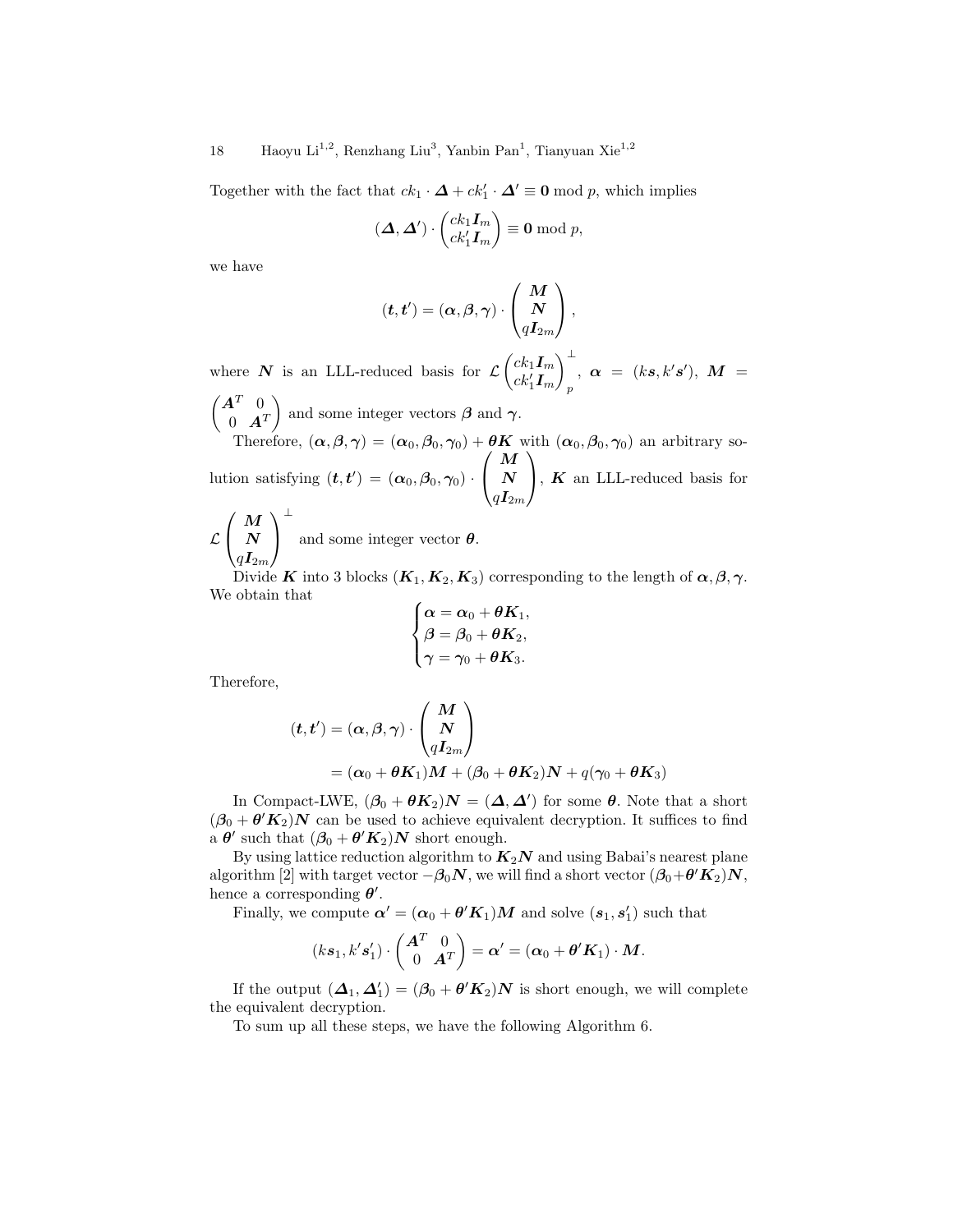;

**Input:** Public parameters  $A, u$ ,

Recovered parameters  $k, k', sk, sk', ck_1, ck'_1, p;$ 

- Output: Equivalent private parameters  $s, s'$ ;
- 1: Compute an LLL-reduced basis  $N$  as stated above;  $\sqrt{ }$
- 2: Compute a solution  $(\boldsymbol{\alpha}_0, \boldsymbol{\beta}_0, \boldsymbol{\gamma}_0)$  for  $(\boldsymbol{t}, \boldsymbol{t}') = \boldsymbol{x}$ .  $\mathcal{L}$ M N  $q\boldsymbol{I}_{2m}$  $\setminus$  $\vert$  $\sqrt{ }$ M  $\setminus$ ⊥

3: Compute an LLL-reduced basis  $K$  for  $\mathcal L$  $\mathcal{L}$ N  $q\bm{I}_{2m}$  $\overline{1}$ 

- 4: Find a  $\boldsymbol{\theta}'$  such that  $(\boldsymbol{\beta}_0 + \boldsymbol{\theta}' \boldsymbol{K}_2) \boldsymbol{N}$  is short;  $\prime$
- 5: Compute  $\alpha' = (\alpha_0 + \theta' K_1)M$  and solve  $(s_1, s_1')$  satisfying the following fomula

$$
(ks_1, k's'_1) \cdot \begin{pmatrix} \mathbf{A}^T & 0 \\ 0 & \mathbf{A}^T \end{pmatrix} = \boldsymbol{\alpha}' = (\boldsymbol{\alpha}_0 + \boldsymbol{\theta}' \mathbf{K}_1) \cdot \mathbf{M};
$$

6: return  $(s_1, s'_1)$ .

Experimental Results of Recovering  $s$  and  $s'$  In our experiments, we found a pair of  $(\bm{s}_1, \bm{s}'_1)$  such that the corresponding  $(\bm{\varDelta}_1, \bm{\varDelta}'_1)$  was slightly shorter than the correct  $(\Delta, \Delta')$  with infinity norm.

### 4.5 Equivalent Decryption

Suppose the outputted  $($  $\Delta_1$ ,  $\Delta'_1$ ) has infinity norm  $B_1$ , then  $l\Delta_1 = \sum_{i=1}^m l_i\Delta_{1i}$  $[-(w+2w') \cdot B_1, (w+2w') \cdot B_1]$ . Hence  $sk \cdot lu + l\Delta_1 \in [-(w+2w') \cdot B_1, (w+2w') \cdot B_1]$  $2w' \cdot B_1 + sk\_max \cdot (w + w') \cdot b'$ .

When decrypting the ciphertext in the equivalent decryption, we will compute

$$
d_1 = (lpk - \langle \mathbf{la}, \mathbf{s}_1 \rangle) \cdot k \mod q
$$
  
\n
$$
\equiv sk \cdot lu + l\Delta_1 \mod q
$$
  
\n
$$
d_2 = (lpk' - \langle \mathbf{la}, \mathbf{s}'_1 \rangle) \cdot k' \mod q
$$
  
\n
$$
\equiv sk \cdot lu + l\Delta'_1 \mod q
$$

Since  $sk \cdot lu + l\Delta_1$ ,  $sk \cdot lu + l\Delta'_1 \in [B_2, B_3]$  with  $B_2 = -(w + 2w') \cdot B_1$  and  $B_3 = (w + 2w') \cdot B_1 + sk\_max \cdot (w + w') \cdot b'$ , we can traverse all possible values of  $r_1$ ,  $r_2$  such that  $d'_1 = d_1 + r_1 \cdot q$ ,  $d'_2 = d_2 + r_2 \cdot q \in [B_2, B_3]$ , one of which must be the correct value of  $sk \cdot lu + l\Delta_1$ ,  $sk \cdot lu + l\Delta'_1$ .

Once obtaining the correct  $sk \cdot lu + l\Delta_1$ ,  $sk \cdot lu + l\Delta'_1$ , we compute  $ck_1 \cdot$  $d'_1 + ck'_1 \cdot d'_2 \mod p = (ck_1 \cdot sk + ck'_1 \cdot sk') \cdot lu \mod p$ , hence we compute  $lu =$  $(ck_1 \cdot d_1' + ck_1' \cdot d_2') \cdot (ck_1 \cdot sk + ck_1' \cdot sk')^{-1} \mod p.$ 

Since the message is always padded before being encrypted, we can decide whether we recover the correct message or not. In fact, since we know the values of  $(\mathbf{\Delta}_1, \mathbf{\Delta}'_1)$ , there is usually some better strategy to determine the correct  $r_1$ and  $r_2$ .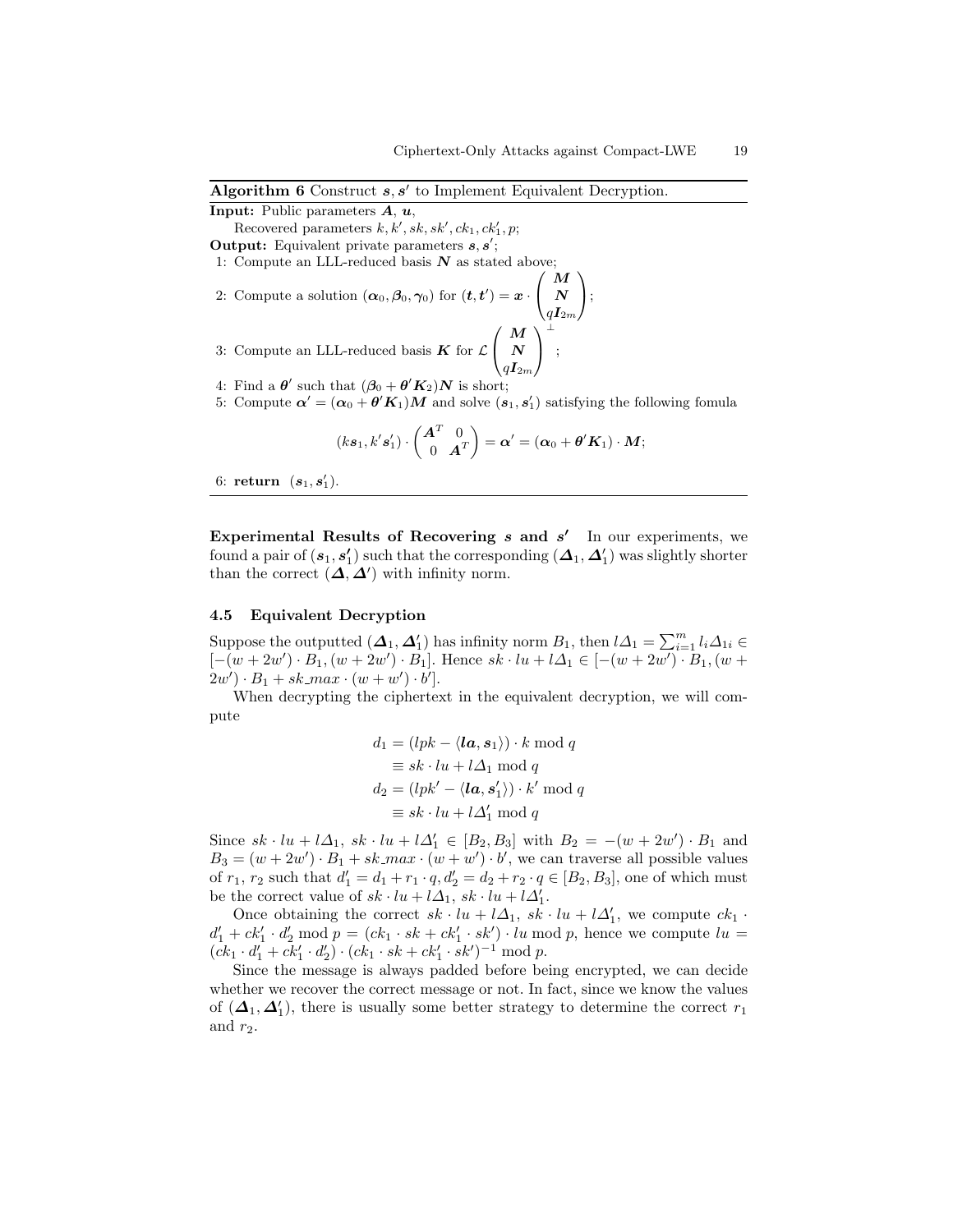Experimental Results of Equivalent Decryption In our experiments, we found  $({\bf \Delta}_1, {\bf \Delta}_1')$  with infinity norm between  $2^{55} \sim 2^{56}$ . Therefore, the lower bound for  $sk \cdot lu + l\Delta_1$ ,  $sk' \cdot lu + l\Delta_1'$  is  $-2^{63.17} \sim -2^{64.17}$ , and the upper bound bound for  $s \cdot (a + i\Delta_1, s \cdot (a + i\Delta_1))$  is  $-2 \leq s \leq -2$ , and the upper bound<br>is  $2^{63.60} \sim 2^{64.60}$ . Hence we only considered the interval  $(-q, q)$ , which would produce 4 possibilities of combinations of  $sk \cdot lu + l\Delta_1$  and  $sk' \cdot lu + l\Delta_1'$ . We implemented our equivalent decryption for these 4 possibilities, and the outputs were compared with the randomly generated messages. We found that all the values of  $sk \cdot lu + l\Delta_1$ ,  $sk' \cdot lu + l\Delta_1'$  lie in  $(0, q)$  in our experiments.

Hence for all the random instances in our experiments, we computed  $d_1 =$  $(lpk - \langle \mathbf{la}, \mathbf{s}_1 \rangle) \cdot k \mod q$  and  $d_2 = (lpk' - \langle \mathbf{la}, \mathbf{s}'_1 \rangle) \cdot k' \mod q$  in the interval  $(0, q)$ , and recovered all the correct messages successfully.

# 5 Message Recovery Attack against Compact-LWE

Note that in the encryption algorithm of Compact-LWE,  $\sum_{i=1}^{m} l_i \cdot u_i$  plays a role as the ephemeral key. If we can recover its value, we can of course recover the corresponding message. Next we will show how to find the value by lattice-based algorithm.

### 5.1 Key Idea of Our Attack

Note that what we need is just the value of  $\sum_{i=1}^{m} l_i \cdot u_i$  instead of the coefficients  $l_i$ 's. Moreover, there may be more than one set of  $l_i$ 's, which yield the same value. Hence, it is enough to recover any one set of  $l_i$ 's.

The key observation is that if we could find a short enough vector  $l'$  such that it yields exactly the same ciphertext that is generated by  $\vec{l}$ , then  $\sum_{i=1}^{m} l'_i \cdot u_i$ must equal to  $\sum_{i=1}^{m} l_i \cdot u_i$ . More precisely, we have

**Lemma 1.** Given a Compact-LWE ciphertext  $\mathbf{c} = (\mathbf{la}, d, lpk, lpk')$  where

$$
la = \sum_{i=1}^{m} l_i \cdot a_i,
$$
  
\n
$$
lpk = \sum_{i=1}^{m} l_i \cdot pk_i \mod q,
$$
  
\n
$$
lpk' = \sum_{i=1}^{m} l_i \cdot pk'_i \mod q,
$$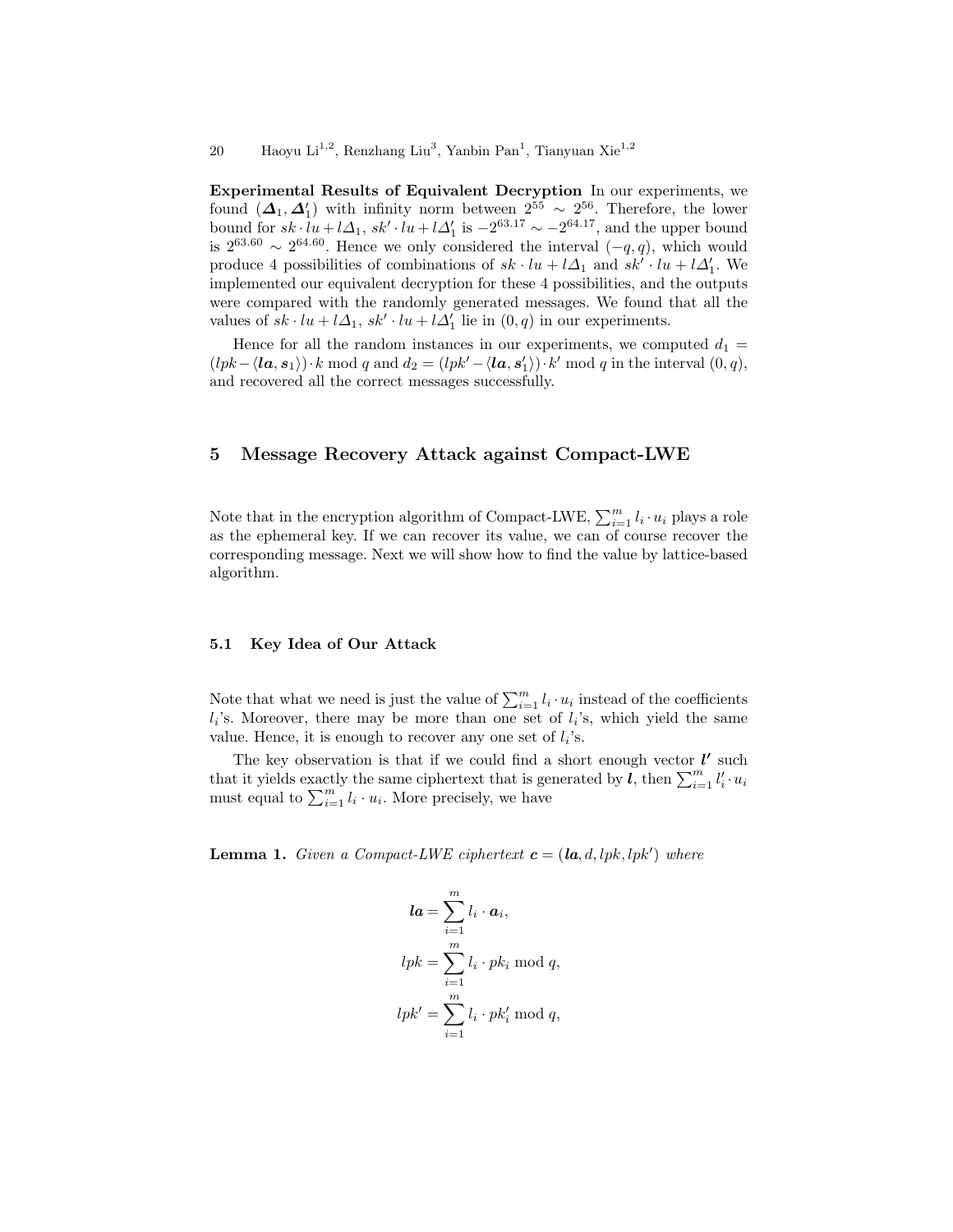for any vector  $l'$  satisfying

$$
0 \le \sum_{i=1}^{m} l'_i (sk \cdot u_i + r_i + e_i \cdot p) < q,\tag{5}
$$

$$
0 \le \sum_{i=1}^{m} l'_i (sk' \cdot u_i + r'_i + e'_i \cdot p) < q \tag{6}
$$

$$
0 \le \sum_{i=1}^{m} l_i' u_i < p,\tag{7}
$$

and

$$
\sum_{i=1}^{m} l'_i \cdot \mathbf{a}_i = \mathbf{la}, \tag{8}
$$

$$
\sum_{i=1}^{m} l'_i \cdot pk_i = lpk \mod q,\tag{9}
$$

$$
\sum_{i=1}^{m} l'_i \cdot pk'_i = lpk' \mod q,
$$
\n(10)

then

$$
\sum_{i=1}^{m} l'_i \cdot u_i = \sum_{i=1}^{m} l_i \cdot u_i,
$$

*Proof.* Following the steps of decryption, with  $l$  and  $l'$ , we can compute

$$
d_1 = \sum_{i=1}^m l_i \cdot k(pk_i - \langle \mathbf{a}_i, \mathbf{s} \rangle) \bmod q = \sum_{i=1}^m l_i (sk \cdot u_i + r_i + e_i \cdot p) \mod q,
$$
  

$$
\tilde{d}_1 = \sum_{i=1}^m l'_i \cdot k(pk_i - \langle \mathbf{a}_i, \mathbf{s} \rangle) \bmod q = \sum_{i=1}^m l'_i (sk \cdot u_i + r_i + e_i \cdot p) \mod q.
$$

Due to (8), (9), (10), we know that  $d_1 = \tilde{d_1}$ . Similarly  $d'_1 = \tilde{d'_1}$ . Therefore

$$
\tilde{d}_2 = ck \cdot \tilde{d}_1 + ck' \cdot \tilde{d}'_1 \bmod p = ck \cdot d_1 + ck' \cdot d'_1 \bmod p = d_2.
$$

Because of (5) and (6), it holds that

$$
\tilde{d}_1 = \sum_{i=1}^m l'_i (sk \cdot u_i + r_i + e_i \cdot p), \n\tilde{d}'_1 = \sum_{i=1}^m l'_i (sk' \cdot u_i + r'_i + e'_i \cdot p).
$$

Then we have

$$
\tilde{d}_2 = \sum_{i=1}^m l'_i \cdot u_i(ck \cdot sk + ck' \cdot sk') \mod p,
$$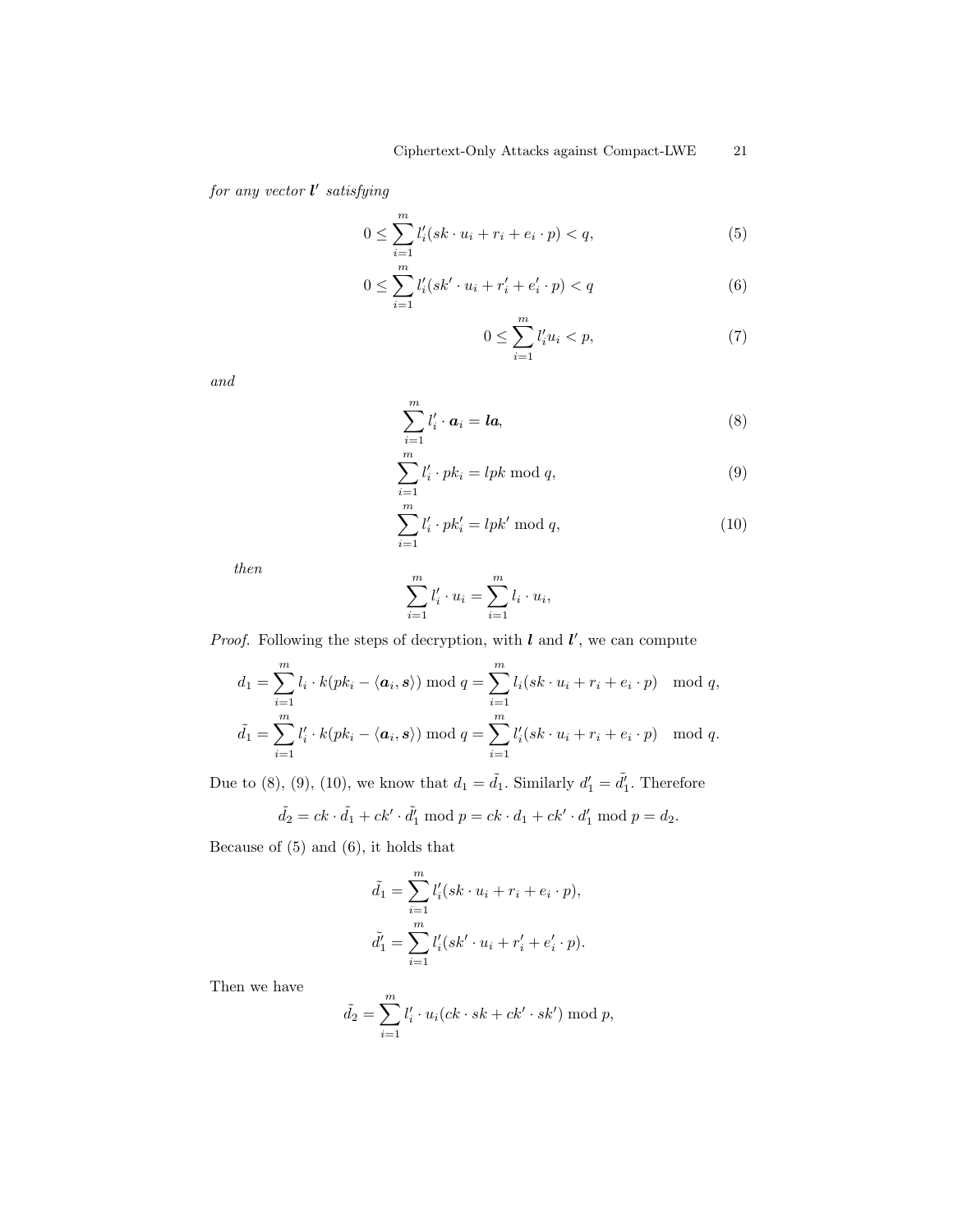and by the fact that  $\ddot{d}_2 = d_2$ , we know

$$
\tilde{d}_3 = sckInv \cdot \tilde{d}_2 \bmod p = sckInv \cdot d_2 \bmod p = d_3.
$$

For Compact-LWE, we know

$$
d_3 = \sum_{i=1}^m l_i \cdot u_i.
$$

By (7), it holds that

$$
\tilde{d}_3 = \sum_{i=1}^m l'_i u_i,
$$

and then the lemma follows.

A problem remained is that we can not check if ANY given vector  $l'$  satisfied  $(5)-(7)$  or not, since we do not know the private keys such as sk, sk'. However, it can be easily concluded that if  $\mathbf{l}'$  is SHORT enough, then it must satisfy (5)-(7). For example, if vector  $\mathbf{l}' = (l'_1, l'_2, \dots, l'_m)$  satisfies that the sum of all its positive entries is between w and  $w+w'$ , the sum of all its negative entries of  $\mathbf{l}'$  is between  $-w'$  and 0, and  $\sum_{i=1}^{m} l'_i \cdot u_i > 0$ , then  $l'$  must satisfy (5)-(7).

Remark 4. In [10], the authors also considered such a ciphertext-only attack. However, they thought that one needs to guess the exact  $\ell$  to recover the message, which is incorrect due to our lemma.

# 5.2 Finding Short  $l'$  by Lattice Algorithm

By the discussion before, we only need to find short  $l'$  such that it satisfies  $(8)$ ,  $(9)$ ,  $(10)$ .

Consider the following equations:

$$
(l'_1, l'_2, \ldots, l'_m, x_1, x_2) \cdot \begin{pmatrix} a_1 & p k_1 & p k'_1 \\ \cdots & \cdots & \cdots \\ a_m & p k_m & p k'_m \\ 0 & q & 0 \\ 0 & 0 & q \end{pmatrix} = (\mathbf{I} \mathbf{a}, \mathbf{I} p k, \mathbf{I} p k').
$$

Denote the matrix above by **A**. Let  $\mathbf{b} = (\mathbf{la}, lpk, lpk')$  and  $\mathbf{x} = (\mathbf{l}', x_1, x_2)$ . Note that when  $\mathbf{l}'$  is short,  $x_1$  and  $x_2$  are small too. Hence we can find  $\mathbf{l}'$  by finding a short solution x for  $x \cdot A = b$  using Algorithm 2. After recovering  $l'$ , we can recover the ephemeral key  $\sum_{i=1}^{m} l_i \cdot u_i$  and hence the message. The whole message recovery attack is summarized as in Algorithm 7.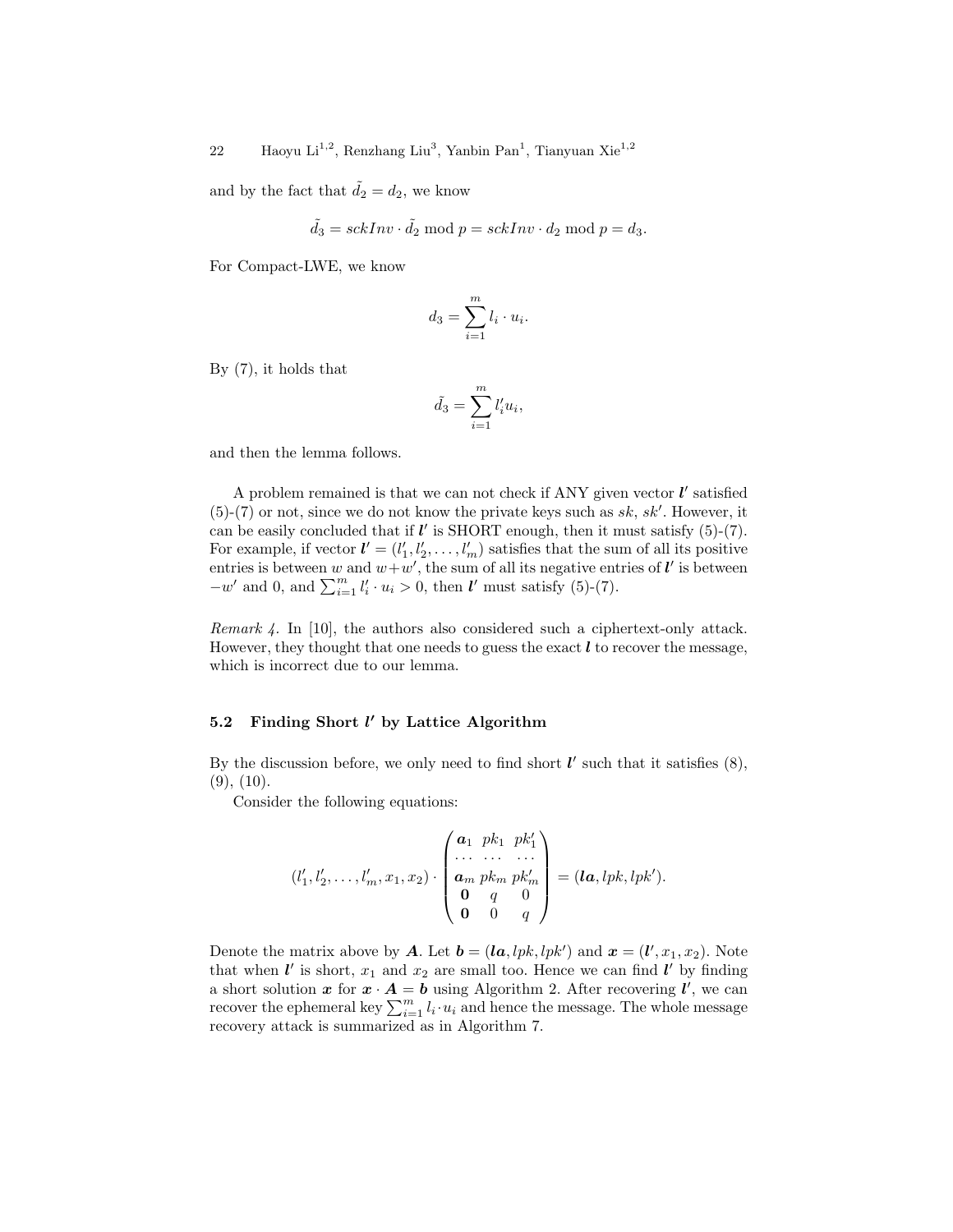|  |  |  | Algorithm 7 Ciphertext-only attack on Compact-LWE |  |
|--|--|--|---------------------------------------------------|--|
|  |  |  |                                                   |  |

**Input:** Public parameters  $m, n, q, t, b, b', w, w'$ ; Function f used in basic encryption algorithm of Compact-LWE; Public key  $\boldsymbol{PK}=(\boldsymbol{a_1},\boldsymbol{a_2},\cdots,\boldsymbol{a_m},\boldsymbol{u},\boldsymbol{pk},\boldsymbol{pk'});$ A ciphertext  $\mathbf{c} = (\mathbf{la}, d, lpk, lpk')$ ; **Output:** Message  $v \in \mathbb{Z}_t$  with respect to **c** 1: Construct the matrix **A** and a vector  $\mathbf{b} = (\mathbf{la}, lpk, lpk')$  as stated above; 2: Call algorithm 2 with **A** and **b** as input to obtain a short integer solution  $x_0$ ; 3: Retrieve the first m entries of  $x_0$  to generate  $\mathbf{l}' = (l'_1, \ldots, l'_m);$ 4: Compute  $lu' = \sum_{i=1} l'_i u_i$  and  $v' = f_{lu'}^{-1}(c)$ ; 5: return  $v'$ ;

Experimental Results. We tested our message recovery attack with Lattice-Solve function implemented in NTL [17]. In our experiments, we randomly generated 100 Compact-LWE instances and recovered all correct messages by our attack.

We have to point out that the plausibility of our message recovery attack relies on the fact that the dimension parameters  $(m = 128, n = 8)$  selected by Compact-LWE designers are fairly small. The existing lattice basis reduction algorithm and approximating-CVP algorithm work very well for such lowdimensional lattices.

# 6 Conclusions

In this paper, we presented two efficient cipher-only attacks against Compact-LWE and revealed the weakness of Compact-LWE. The small values of  $n$  and m recommended in [10] enable us to apply existing lattice basis reduction algorithms to obtain some short solutions, which suffice to recover the equivalent private key or the message and thus violate the security of Compact-LWE. The parameters of Compact-LWE should not be set small in this way to make the scheme lightweight. The security requirement of encryption scheme is not satisfied as the Compact-LWE designers originally expected.

# References

- 1. Ajtai, M.: The shortest vector problem in L2 is NP-hard for randomized reductions (extended abstract). In: Proceedings of the Thirtieth Annual ACM Symposium on Theory of Computing. pp. 10–19. STOC '98, ACM, New York, NY, USA (1998), http://doi.acm.org/10.1145/276698.276705
- 2. Babai, L.: On Lovász' lattice reduction and the nearest lattice point problem. In: Mehlhorn, K. (ed.) STACS 85: 2nd Annual Symposium on Theoretical Aspects of Computer Science Saarbrücken, January 3-5, 1985. pp. 13–20. Springer Berlin Heidelberg, Berlin, Heidelberg (1985), https://doi.org/10.1007/BFb0023990
- 3. Boas, P.V.E.: Another NP-complete problem and the complexity of computing short vectors in lattices. Math. Dept. Report 81-04. Univ. of Amsterdam (1981)